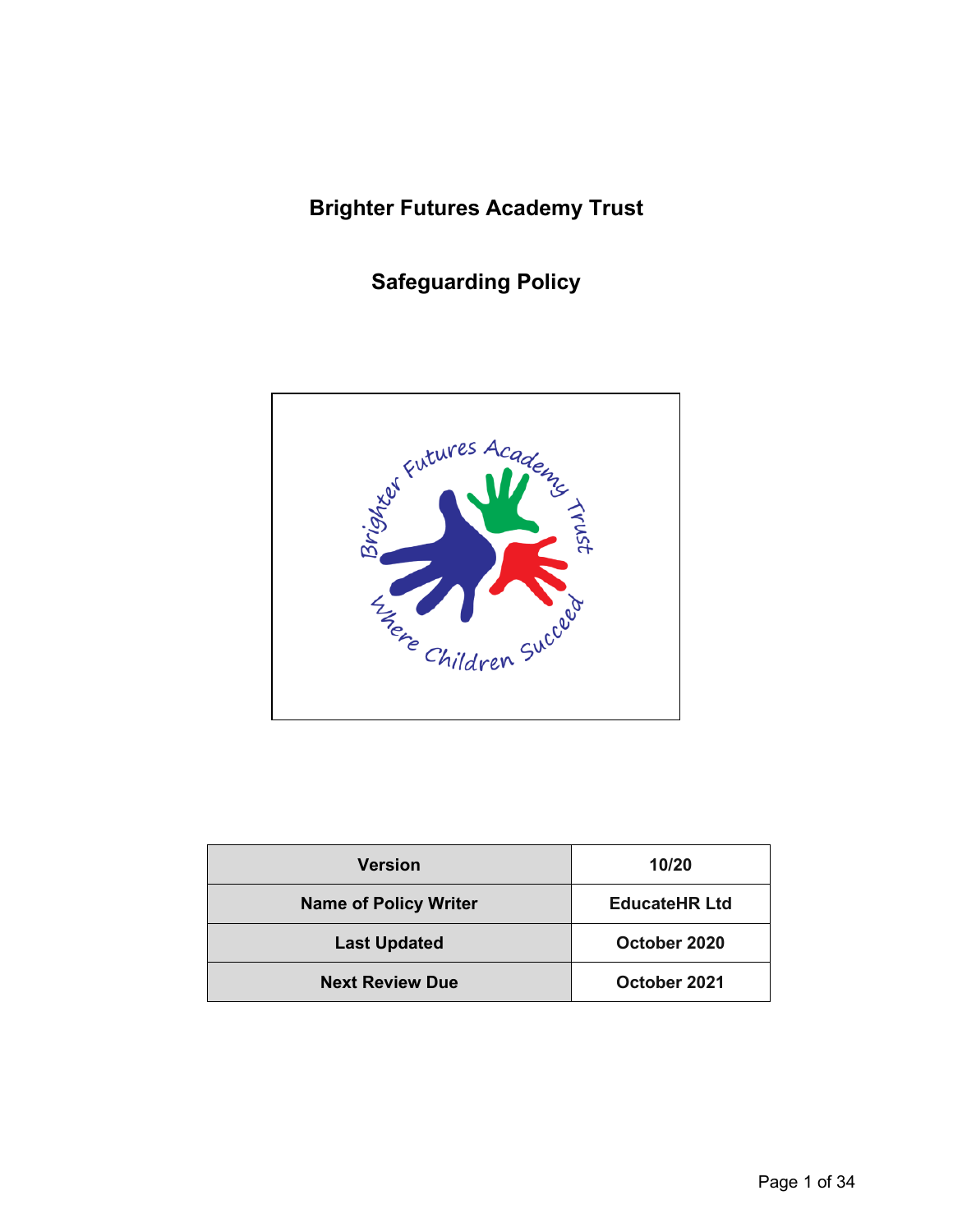# **Contents**

# Page

| $\mathbf 1$ . |                                                                                       |
|---------------|---------------------------------------------------------------------------------------|
| 2.            |                                                                                       |
| 3.            |                                                                                       |
| 4.            |                                                                                       |
| 5.            |                                                                                       |
| 6.            |                                                                                       |
| 7.            |                                                                                       |
| 8.            |                                                                                       |
| 9.            |                                                                                       |
|               |                                                                                       |
|               |                                                                                       |
|               |                                                                                       |
|               | 13. Reporting concerns or allegations of abuse against staff (including volunteers)21 |
|               |                                                                                       |
|               | 14. Dealing with allegations of abuse made against staff (including volunteers)22     |
|               |                                                                                       |
|               |                                                                                       |
|               |                                                                                       |
|               |                                                                                       |
|               |                                                                                       |
|               |                                                                                       |
|               |                                                                                       |
|               |                                                                                       |
|               |                                                                                       |
|               |                                                                                       |
|               |                                                                                       |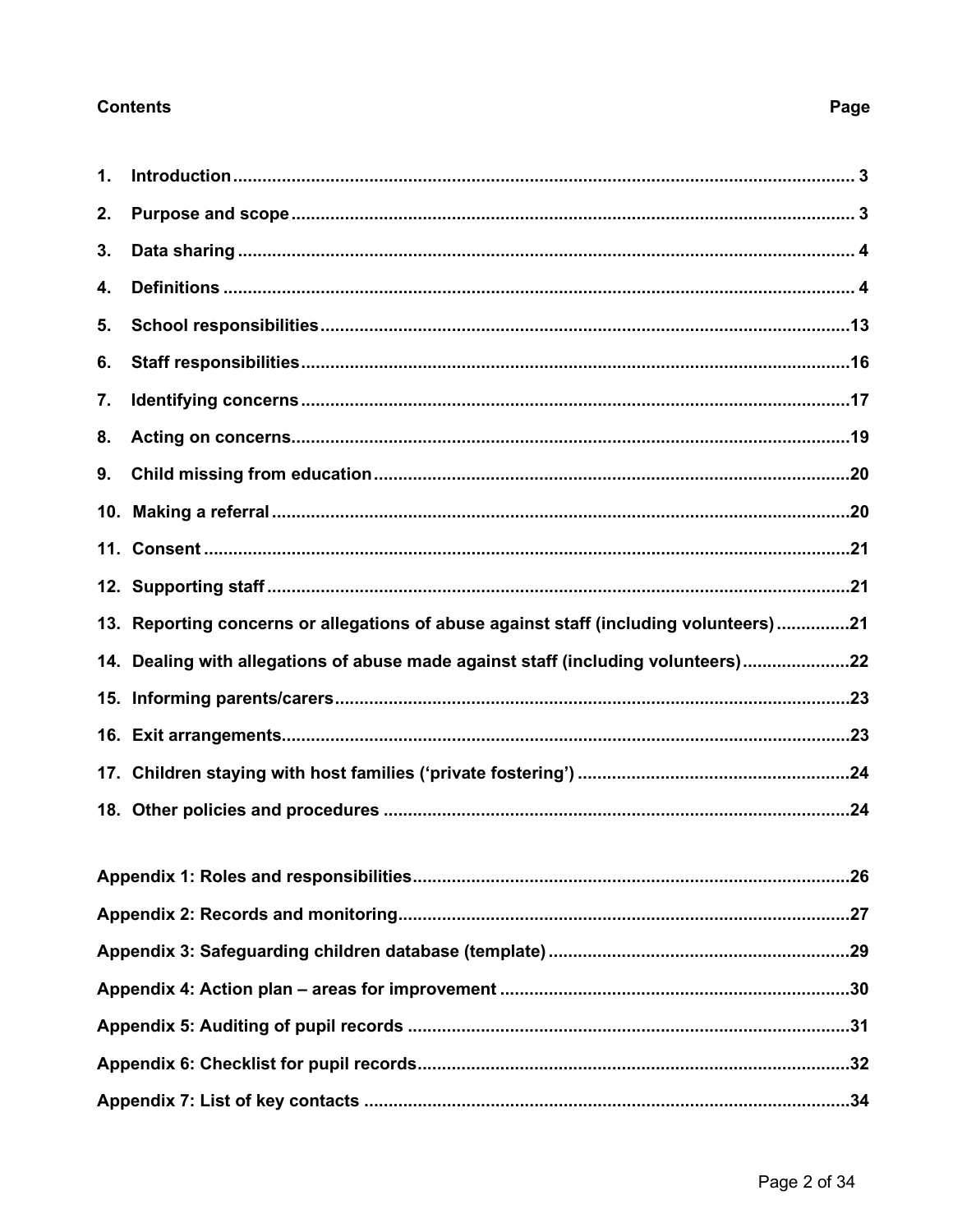# <span id="page-2-0"></span>**1. Introduction**

- 1.1 The academy is committed to safeguarding and promoting the welfare of pupils by providing a secure environment in which children can learn in safety.
- 1.2 This policy, of which the core elements are **prevention**, **protection**, and **support**, is designed to ensure that the actions of any member of staff in our academy are both transparent and in full accordance with our aims.
- 1.3 By giving clear direction about the expected behaviour of staff, including their individual responsibilities when managing safeguarding concerns, this policy forms a fundamental element of the academy's approach to providing excellent pastoral care over and above the academic support afforded to our pupils.
- 1.4 Safeguarding is not graded specifically in the new Ofsted Education Inspection Framework (EIF) (2019), but it will be referenced in the Leadership and Management section of any report published by Ofsted following inspection of a school.
- 1.5 The EIF handbook states: "*when safeguarding is ineffective, this is likely to lead to an inadequate leadership and management judgement*" and it is, therefore, vital that every school has robust and effective safeguarding arrangements in place.
- 1.6 These arrangements are further supported by providing a broad and balanced curriculum, which includes teaching pupils to recognise when they are at risk and how to get help when they need it.

# <span id="page-2-1"></span>**2. Purpose and scope**

- 2.1 The Education Act 2002 remains the primary legislation to which schools and academies must have regard in furtherance of their duties.
- 2.2 Section 175 of the Education Act 2002 requires governing bodies of maintained schools and FE colleges to make arrangements to ensure that their functions are carried out with a view to safeguarding and promoting the welfare of children. Similarly, regulations made in safeguarding and promoting the welfare of children. accordance with Section 157 of that Act state that independent schools (the definition of which includes academies and free schools) must ensure arrangements are in place to safeguard and promote the welfare of pupils.
- 2.3 This policy is principally written in accordance with the documents 'Keeping Children Safe in Education' (KCSIE) 2020, 'Working Together to Safeguard Children' (2019), 'What to do if you are Worried a Child is Being Abused' (2015) and, for additional context, has drawn on the content of the documents 'Sexual Violence and Sexual Harassment between Children in Schools and Colleges (2018) and 'Teaching online safety in school' (2019).
- 2.4 Compliance with the content of this policy does not exempt any relevant individual from the absolute requirement to familiarise themselves with (by reading and understanding) the content of KCSIE 2020.
- 2.5 This policy must be read in conjunction with (in addition to those documents further identified in the final section of this policy) the following academy policies: Code of Conduct; Code of Safe Working Practice; Disciplinary; E-safety; Recruitment; Social Media; and Whistleblowing.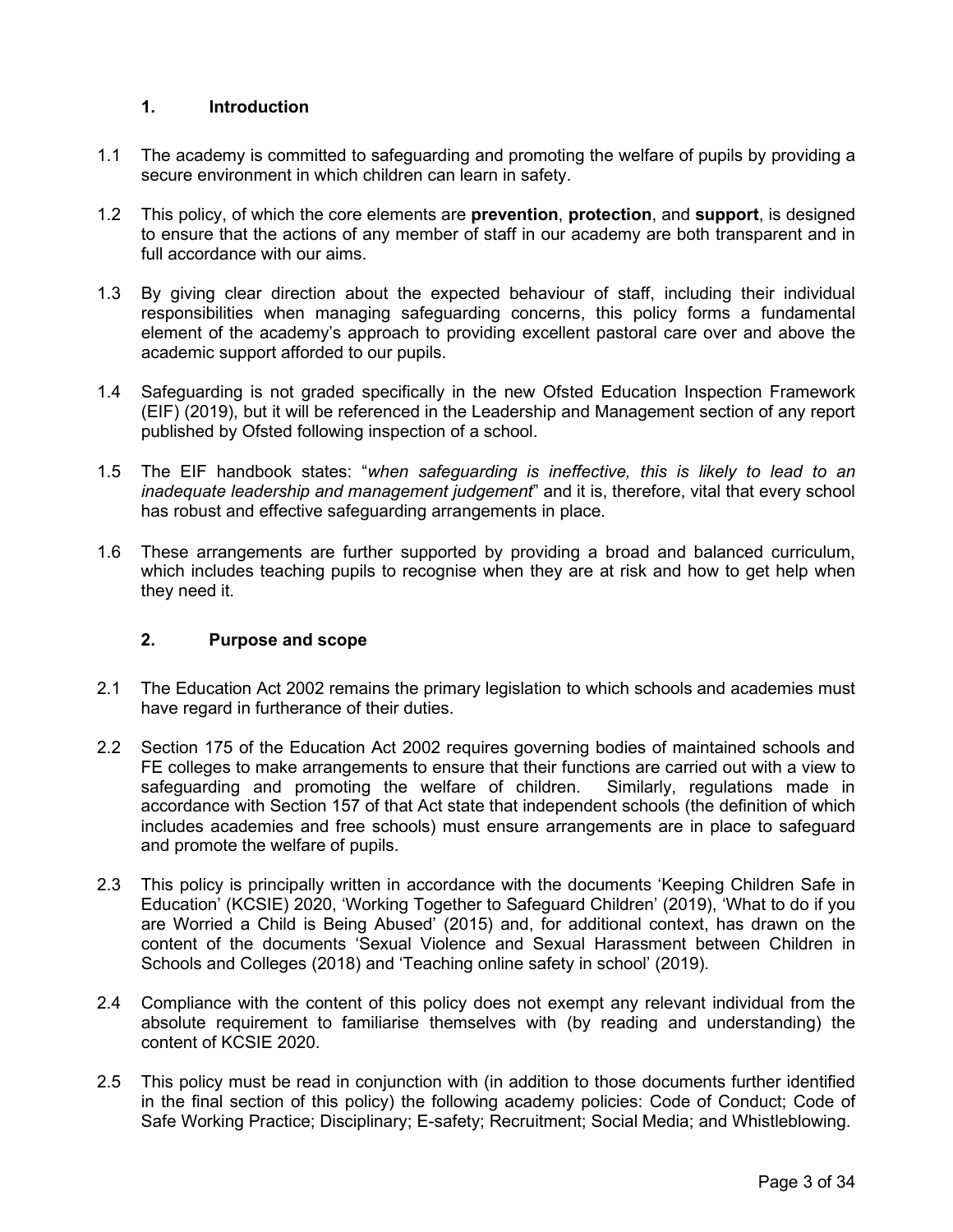2.6 The policy is applicable to all staff and associates of the academy, including governors, trainees, volunteers and visitors.

#### <span id="page-3-0"></span>**3. Data sharing**

- 3.1 It is recognised that all matters relating to child protection are confidential. However, a member of staff must never give a guarantee of confidentiality to a pupil.
- 3.2 Where there is a child protection concern this will be passed immediately to the Designated Safeguarding Lead (DSL) and/or to the Local Authority Designated Officer (LADO).
- 3.3 The DSL will take advice from the LADO (and possibly in addition from the police and/or children's social care services) to agree the following:
	- who needs to know and, importantly, exactly what information may be shared;
	- how to manage speculation, leaks and gossip;
	- what, if any, information can be reasonably given to the wider community to reduce speculation; and
	- how to manage press interest (as and when such interest should arise).
- 3.4 All staff must be fully aware that it is their professional responsibility to share information with other agencies in order to safeguard children. Information sharing is vital in identifying and tackling all forms of abuse and neglect.
- 3.5 As part of meeting a child's needs, it is important for governing bodies to recognise the importance of information sharing between practitioners and local agencies, and KCSIE 2020 is very clear that "*The Data Protection Act 2018 and GDPR do not prevent the sharing of information for the purposes of keeping children safe. Fears about sharing information must not be allowed to stand in the way of the need to safeguard and promote the welfare and protect the safety of children"*.
- 3.6 However, it must also be noted that (according to KCSIE 2020) the above principle does not prevent schools from withholding education data where the 'serious harm test' under the legislation is met. In other words, it is permissible to withhold such data where this would be in the interests of a child in refuge.

#### <span id="page-3-1"></span>**4. Definitions**

- 4.1 Safeguarding and promoting the welfare of children is defined for the purposes of this guidance as:
	- protecting children from maltreatment;
	- preventing impairment of children's mental and physical health or development;
	- ensuring that children grow up in circumstances consistent with the provision of safe and effective care; and
	- taking action to enable all children to have the best outcomes.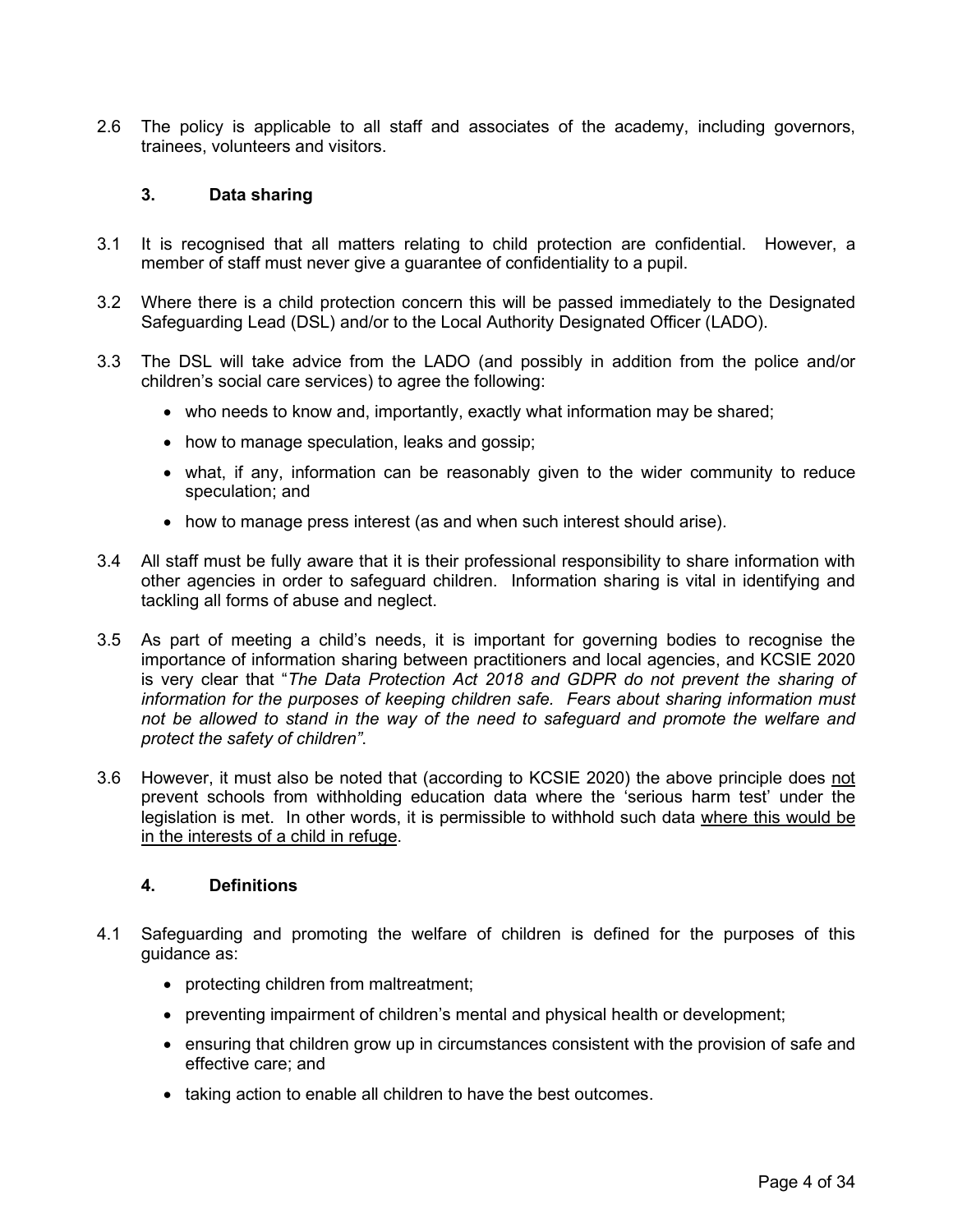- 4.2 Safeguarding, and promoting the welfare of children, represents a significantly broader term than child protection. Child protection is merely one element of safeguarding and refers to activities undertaken to prevent children suffering (or being likely to suffer) significant harm.
- 4.3 Throughout this policy reference may be made to 'children', 'young people' and 'pupils' (or 'students'). These terms are effectively interchangeable, and all refer to persons under the age of 18 years studying at the academy. However, the principles of this document apply to professional behaviours towards all pupils, **including those over the age of 18 years**.
- 4.4 Throughout this policy reference to 'staff' or 'adults' includes all of the following: teachers; support staff; governors; trainees; volunteers; and anyone working in, or on behalf of, the academy, whether in a paid or unpaid capacity.
- 4.5 Throughout this policy reference to the term 'Designated Safeguarding Lead' (or DSL) means the senior member of staff who has been allocated lead responsibility for safeguarding within school.
- 4.6 The DSL will work collaboratively with the local team of safeguarding partners\* and will ensure that all staff working with children are able to recognise signs which may indicate possible abuse or harm and will know how to act appropriately when indicated.

*\*These comprise the local authority; a clinical commissioning group for an area within the local authority; and the chief officer of police for a police area in the local authority area. Together, these safeguarding partners will implement new strategies to improve the provision of safeguarding and child protection arrangements in the local area.*

- 4.7 The team of statutory safeguarding partners (as defined above) will work together and will also engage with any locally relevant agencies to safeguard and promote the welfare of children in their defined locality including identifying and responding to their needs.
- 4.8 The safeguarding partners will have (or certainly should have) published a local threshold document and a local protocol for assessment which will apply when dealing with safeguarding cases at school. Staff should be encouraged to ask the DSL for further information about this protocol.
- 4.9 Throughout this policy reference to the term 'allegation' means any information that suggests a teacher or member of staff (including volunteers) has:
	- behaved in a way that has harmed a child, or may have harmed a child;
	- possibly committed a criminal offence against or related to a child;
	- behaved towards a child or children in a way that indicates he or she may pose a risk of harm to children; or
	- behaved or may have behaved in a way that indicates they may not be suitable to work with children\*.

*\*The rationale for the fourth bullet point (added in KCSIE 2020) is transferrable risk. If a member of staff is involved in an incident away from work which (even if no children were involved) is assessed to have an impact on their suitability to work with children (for example, domestic violence) schools require to consider what triggered these actions and whether a child in school could trigger the same reaction, thus representing a child being put at risk.*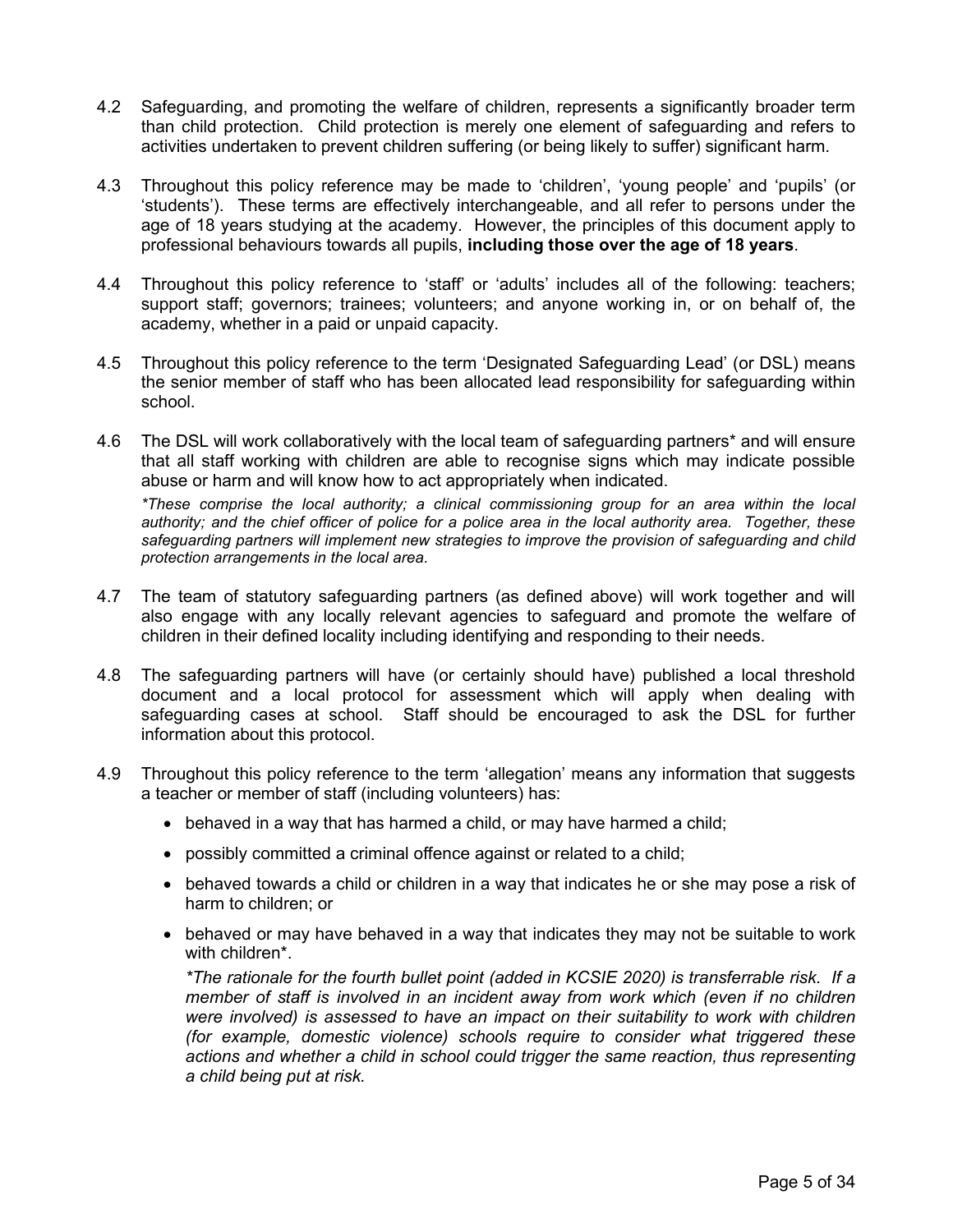- 4.10 In relation to children at risk of abuse and neglect, including sexual abuse or exploitation, grooming and/or radicalisation, the following definitions are detailed in KCSIE 2020, which also suggests that assessments of children should be holistic (or contextual) in considering the wider environmental factors affecting their life as these may contribute to the risks to their safety and welfare.
- 4.11 Abuse is defined as representing a form of maltreatment of a child. Somebody may abuse or neglect a child by inflicting harm or by failing to act to prevent harm.
- 4.12 Children may be abused in a family or in an institutional or community setting by those known to them or, more rarely, by others (such as via the internet – abuse can take place wholly online, or technology may be used to facilitate offline abuse). Children may be abused by an adult or adults or by another child (or children), the latter representing peer on peer abuse (further discussed and defined below).
- 4.13 In some cases, abusers are not motivated to abuse before joining an organisation (for instance by gaining employment in a school) and are therefore less likely to be flagged through an employer's safer recruitment checks. Reducing opportunism is therefore key to reducing risk, and this is enhanced by the creation of cultures in which concerns are reported.
- 4.14 There is the notion of a progression of boundary violations towards abuse. Violations can be conscious and part of a planned grooming process or can (at least initially) be innocent and with good intention. However, once boundaries are broken, it becomes increasingly difficult to restore the relationship to an appropriate one and it is therefore incumbent upon senior management to ensure the encouragement of an open dialogue about safeguarding practice.
- 4.15 This involves taking seriously any matters that are brought to the attention of the school and the DSL by ensuring that robust procedures are in place which not only encourage reporting of concerns, but which also provide an adequate response to any issues which may be raised.
- 4.16 Abuse may be sub-divided into several categories as follows.

# **a) Neglect**

- 4.17 Neglect is the persistent failure to meet a child's basic physical and/or psychological needs, likely to result in the serious impairment of the child's health or development (and this may occur during pregnancy, for example as a result of maternal substance abuse). Once a child is born, neglect may involve a parent or carer failing to:
	- provide adequate food, clothing and shelter (including exclusion from home or abandonment)
	- protect a child from physical and emotional harm or danger
	- ensure adequate supervision (this includes the use of inadequate care-givers)
	- ensure access to appropriate medical care or treatment
	- provide an adequate response to a child's basic emotional needs.
- 4.18 This is not an exhaustive list and it must be recognised that it is not the role of academy staff to make an assessment as to whether children or young people have suffered harm.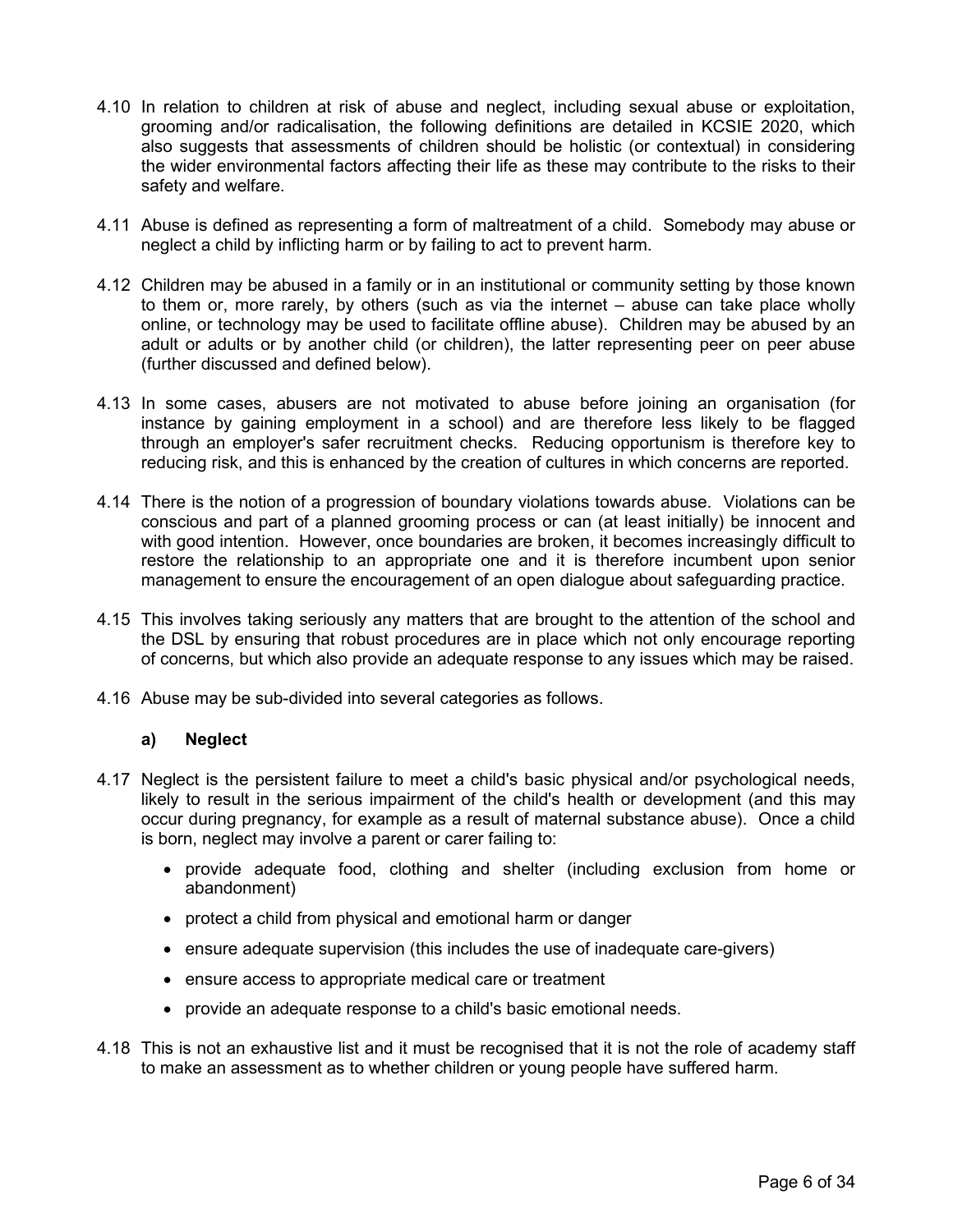4.19 All members of staff (not only the DSL) have a duty to report any concerns about harm in accordance with the guidelines and procedures of the local team of safeguarding partners.

# **b) Physical Abuse**

4.20 Physical abuse may involve hitting, shaking, throwing, poisoning, burning or scalding, drowning, suffocating, or otherwise causing physical harm to a child. Physical harm may also be caused when a parent or carer fabricates the symptoms of, or deliberately induces, illness in a child.

# **c) Emotional Abuse**

- 4.21 Emotional abuse is the persistent emotional maltreatment of a child such as to cause severe and persistent adverse effects on the child's emotional development. It may involve conveying to children that they are worthless or unloved, inadequate, or valued only insofar as they meet the needs of another person. It may include not giving the child opportunities to express their views, deliberately silencing them or 'making fun' of what they say or how they communicate. It may feature age or developmentally inappropriate expectations being imposed on children.
- 4.22 These may include interactions that are beyond the child's developmental capability, as well as overprotection and limitation of exploration and learning, or preventing the child participating in normal social interaction.
- 4.23 It may involve seeing or hearing the ill-treatment of another. It may involve serious bullying (including cyberbullying), causing children frequently to feel frightened or in danger, or the exploitation or corruption of children.
- 4.24 Some level of emotional abuse is involved in all types of ill-treatment of a child though it may occur alone.

# **d) Sexual Abuse**

- 4.25 Sexual abuse involves forcing or enticing a child or young person to take part in sexual activities, not necessarily involving a high level of violence, and irrespective of whether or not the child is aware of what is happening.
- 4.26 The activities may involve physical contact, including assault by penetration (for example, rape or oral sex) or non-penetrative acts such as masturbation, kissing, rubbing and touching outside of clothing. They may also include non-contact activities, such as involving children in looking at, or in the production of, sexual images, watching sexual activities, encouraging children to behave in sexually inappropriate ways, or grooming a child in preparation for abuse (including via the internet).
- 4.27 Sexual abuse can take place online, and technology can be used to facilitate offline abuse.
- 4.28 Sexual abuse is not solely perpetrated by adult males. Women can also commit acts of sexual abuse, as can other children.

# **e) Child sexual exploitation (CSE)**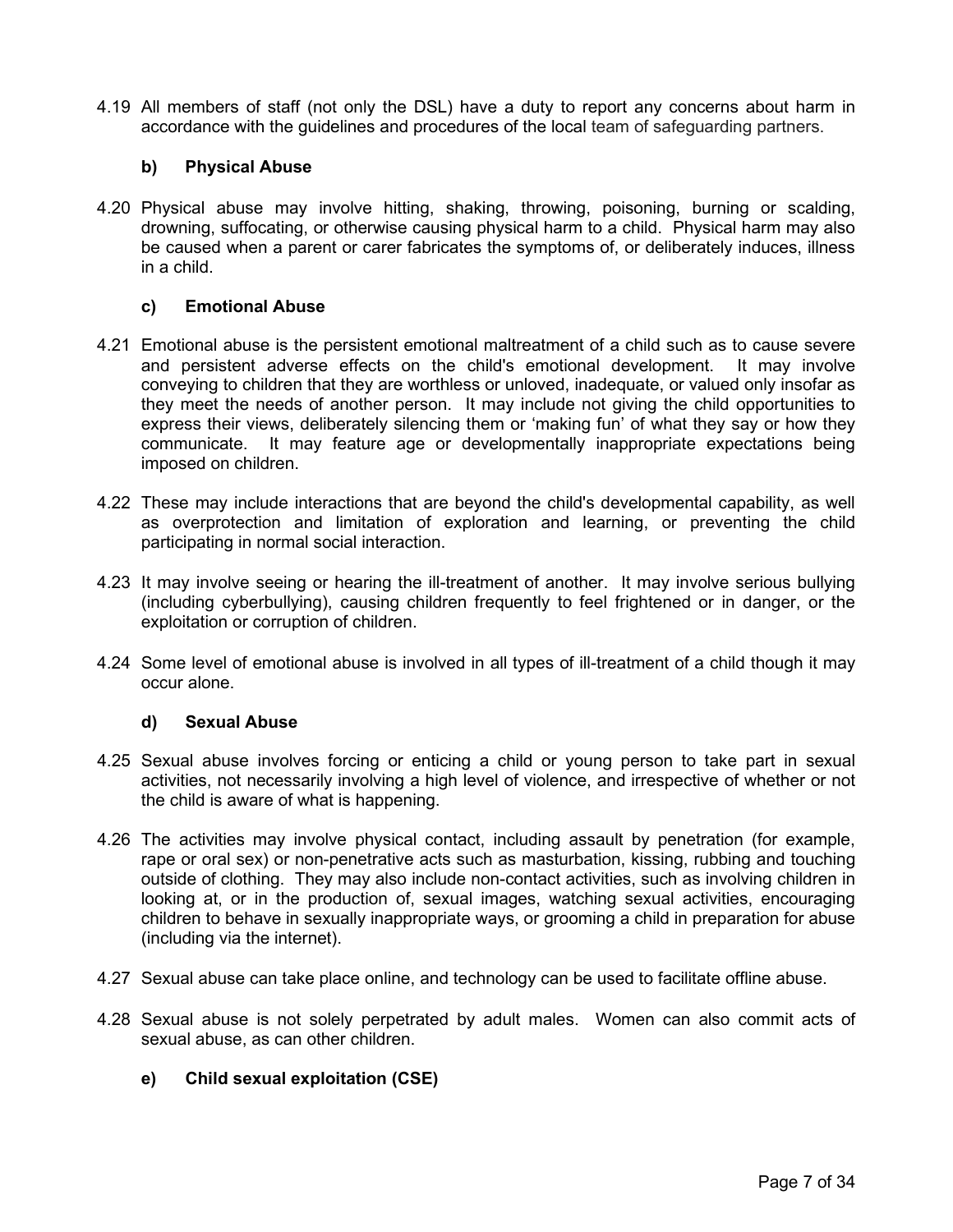- 4.29 Child sexual exploitation is a form of sexual abuse. It occurs where an individual or group takes advantage of an imbalance of power to coerce, manipulate or deceive a child or young person under the age of eighteen (including those aged sixteen and seventeen who can legally consent to have sex, or indeed to marry) into sexual activity (a) in exchange for something the victim needs or wants, and/or (b) for the financial advantage or increased status of the perpetrator or facilitator.
- 4.30 The victim may have been sexually exploited even if the sexual activity appears consensual. CSE does not always involve physical contact; it can also occur through the use of technology.
- 4.31 The above definition may also include human trafficking (for sexual purposes) and forced marriage. In CSE there is an imbalance in the relationship as the perpetrator holds some kind of power over the victim.
- 4.32 CSE can involve varying degrees of coercion, intimidation or enticement, sexual bullying, cyberbullying and grooming. It is important to recognise that some young people who are being sexually exploited do not exhibit any external signs of this abuse and indeed it may occur without the child or young person's immediate knowledge.

# **f) Child criminal exploitation (CCE)**

- 4.33 It is recognised that criminal exploitation of children is a geographically widespread form of harm that is a typical feature of county lines criminal activity in which drug networks or gangs groom and exploit children and young people to carry drugs and money from urban areas to suburban and rural areas, market and seaside towns.
- 4.34 The abuse can be perpetrated by individuals or groups, males or females, and children or adults. The abuse can be a one-off occurrence or a series of incidents over time and can range from opportunistic to complex organised abuse.
- 4.35 CCE (like CSE) can involve force and/or enticement-based methods of compliance and may, or may not, be accompanied by violence or threats of violence. Victims can be exploited even when activity appears consensual and it should be noted exploitation as well as being physical can be facilitated and/or take place online.
- 4.36 KCSIE 2020 includes reference (of which staff should be aware) to unexplained 'missing episodes' (from both home and school) as not infrequently being indicative of involvement in criminal activity related to illicit drug distribution (and possible trafficking), and requires all staff to be alert to additional indicators that may signal that children are at risk from, or possibly involved with, serious violent crime.
- 4.37 Such indicators (some of which are applicable to CSE as well as to CCE) include children who:
	- suffer from a significant decline in academic performance;
	- appear with unexplained gifts or new possessions;
	- associate with older individuals or groups, or with other young people involved in exploitation;
	- suffer from changes in emotional well-being, or misuse drugs and/or alcohol;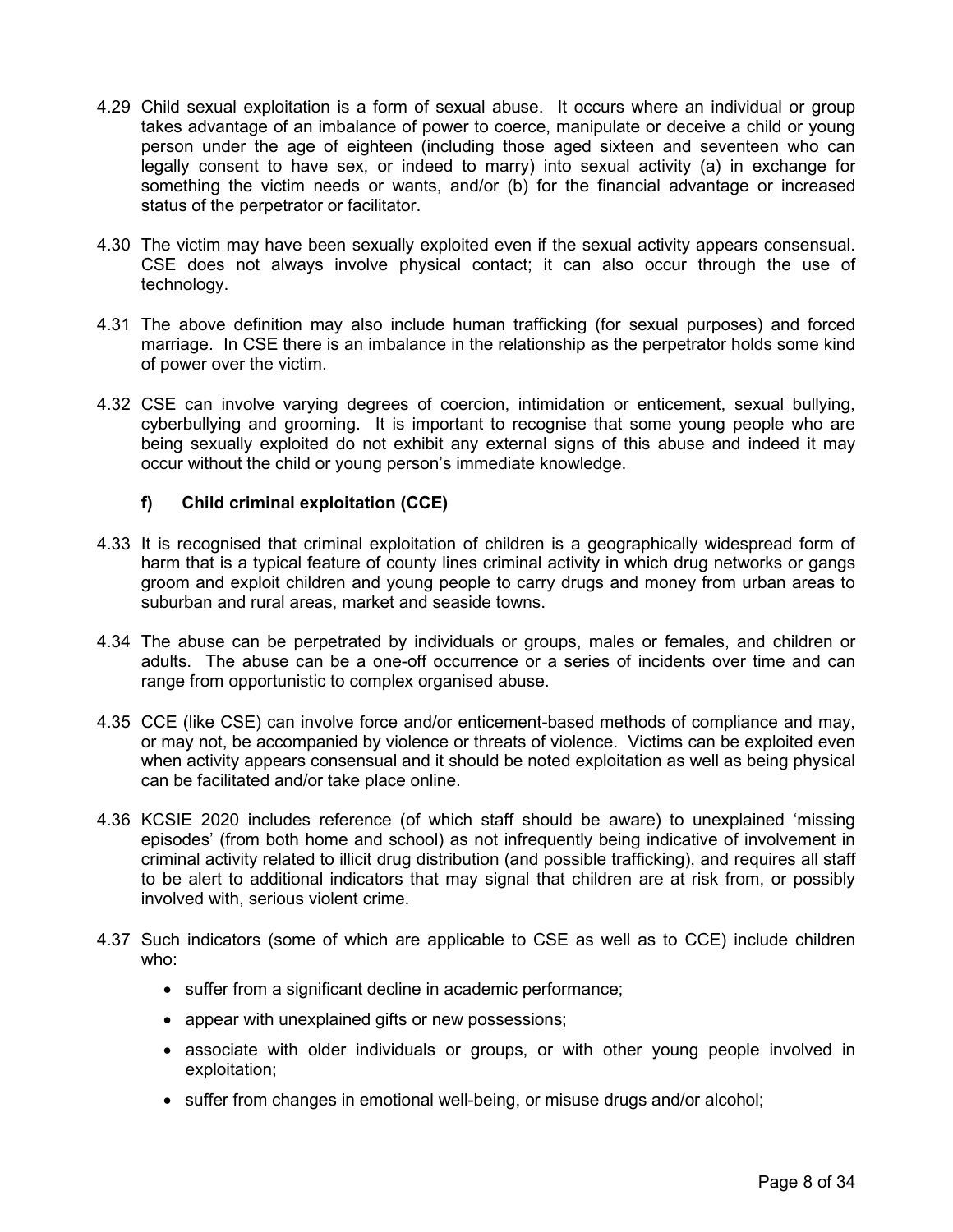- display signs of self-harm, assault or unexplained injuries;
- go missing for periods of time or regularly come home late; and
- regularly miss school or education or do not take part in education.
- 4.38 Senior management and the DSL should familiarise themselves with the Home Office County Lines guidance which can be found at [https://www.gov.uk/government/publications/criminal](https://www.gov.uk/government/publications/criminal-exploitation-of-children-and-vulnerable-adults-county-lines)[exploitation-of-children-and-vulnerable-adults-county-lines.](https://www.gov.uk/government/publications/criminal-exploitation-of-children-and-vulnerable-adults-county-lines)
- 4.39 This guidance contains information on combatting gangs and organised criminal networks who may be exploiting children to move and store drugs.

#### **g) Peer on peer (or child on child) abuse**

- 4.40 These terms (which appear to be used interchangeably in KCSIE 2020) are defined as abuse of a child (or children) by another child (or children). This can manifest as multiple forms of abuse (including that occurring within intimate partner relationships) such as: bullying (including cyberbullying); physical abuse; sexual (or gender-based) violence and harassment; upskirting; sexting; and initiation type violence and/or rituals.
- 4.41 Peer on peer abuse may be capable of meeting the threshold for the recording and investigation of criminal offences by the police, and this is particularly likely to be relevant in relation to sexual violence and sexual harassment.
- 4.42 The DfE has published guidance to support schools and academies in managing such situations, and this will be found at: [www.gov.uk/government/publications/sexual-violence](http://www.gov.uk/government/publications/sexual-violence-and-sexual-harassment-between-children-in-schools-and-colleges)[and-sexual-harassment-between-children-in-schools-and-colleges.](http://www.gov.uk/government/publications/sexual-violence-and-sexual-harassment-between-children-in-schools-and-colleges)
- 4.43 KCSIE 2020 additionally specifies that all staff members require to be made aware of, and remain vigilant to prevent, peer on peer abuse which (although not stated as such in the document) is the form of abuse that they are most likely to be in a position to encounter and address in a constructive manner.
- 4.44 Accordingly, all staff require to be clear that whilst the response to such issues may include behaviour management processes, there is also a need for this information to be shared with the DSL in order to address the underlying safeguarding concerns.

#### **h) Sexting**

- 4.45 Whilst professionals may refer to 'sexting' there is no precise legal definition of this term, although it may be regarded as the production and/or sharing of sexual photos and videos of and by young people who are under the age of eighteen.
- 4.46 Creating and sharing sexual photos and videos of persons under the age of eighteen is illegal and therefore causes the greatest complexity for schools and other agencies when responding to this issue, which presents a range of risks which need careful management.
- 4.47 On this basis, government advice introduces the alternative phrase 'youth produced sexual imagery', to be used in preference to 'sexting'. This is to ensure clarity about the issues this advice is intended to address. The practice is best described as 'youth produced sexual imagery' because: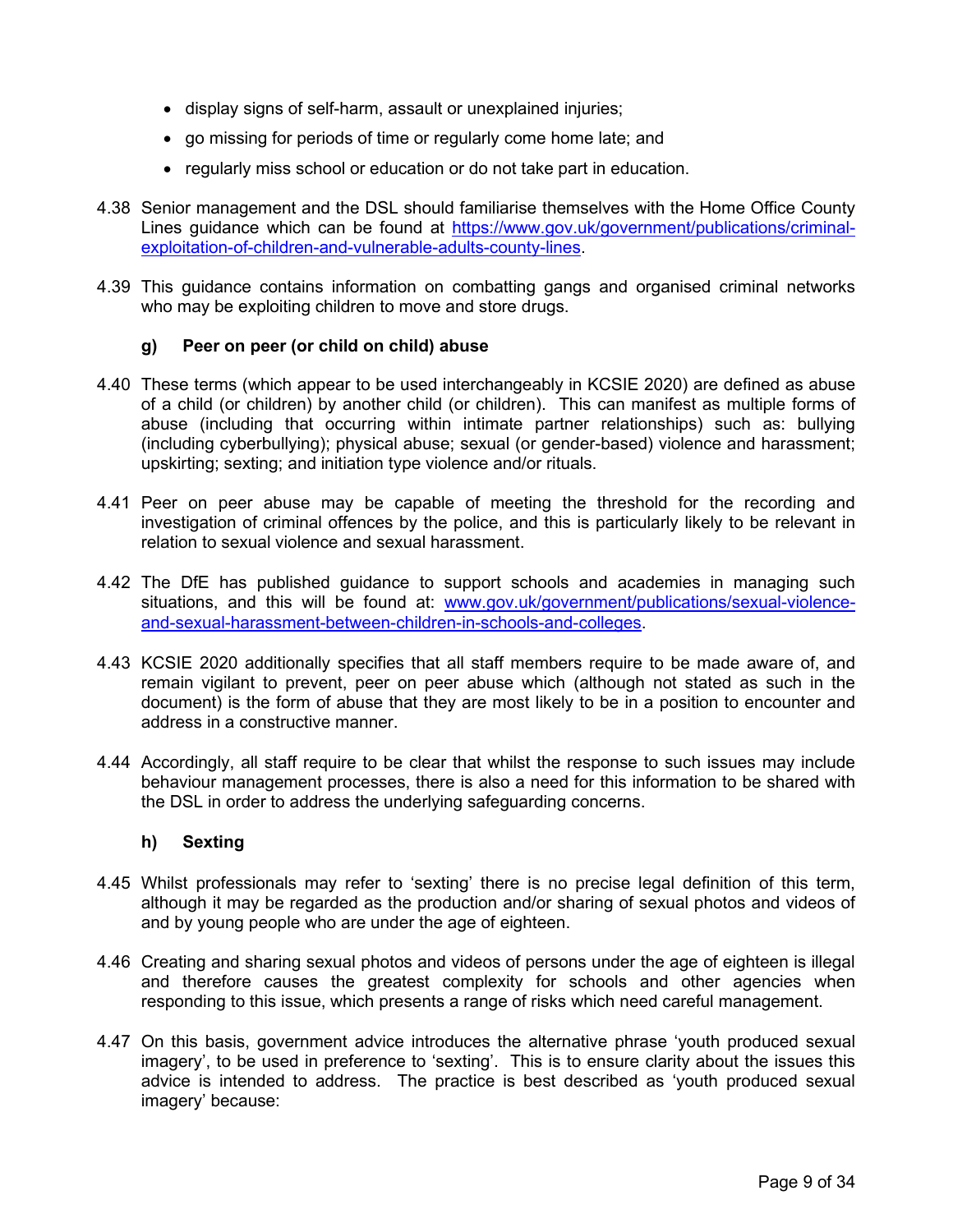- 'youth produced' includes young people sharing images that they, or another young person, have created of themselves
- 'sexual' is clearer than 'indecent' in that a judgement of whether something is 'decent' is both a value judgement and dependent on context
- 'imagery' covers both still photos and moving videos.

### **i) 'Honour-based' abuse (HBA)**

- 4.48 So-called 'honour-based' abuse (HBA) encompasses incidents or crimes which have been committed to protect or defend the honour of the family and/or the community, including female genital mutilation (FGM), forced marriage, and practices such as breast ironing.
- 4.49 Abuse committed in the context of preserving 'honour' often involves a wider network of family or community pressure and can include multiple perpetrators.

#### **j) Female genital mutilation (FGM)**

- 4.50 FGM comprises all procedures involving partial or total removal of the external female genitalia or other injury to the female genital organs. It is illegal in the UK and represents a form of child abuse with long lasting harmful consequences.
- 4.51 Professionals in all agencies and individuals need to be alert to the possibility of a girl being at risk of FGM or having already suffered from FGM. Victims of FGM are more likely to come from a community that is known to practice FGM.
- 4.52 The FGM Act 2003 (section 74 of Serious Crime Act 2015) places a statutory duty upon teachers (and certain other professionals) to report to the police where they discover, either through disclosure or visual evidence (although this does **not** mean that teachers should be examining pupils) that FGM has been carried out on a girl under 18 years.
- 4.53 Failure to report such cases will lead to disciplinary action. In reality the teacher should consider and discuss the case with the DSL and involve the Local Authority Designated Officer (LADO) as appropriate.
- 4.54 Professionals should note that girls at risk of FGM may not yet be aware of the practice (or that it may be conducted on them) so sensitivity must always be shown when approaching the subject. Risk factors for FGM (or warning signs that this may be about to take place, or may already have taken place) are detailed within the Multi-Agency Practice Guidelines, which outline additional considerations for schools (in common with colleges and universities) – see [www.gov.uk/government/publications/female-genital-mutilation-guidelines.](http://www.gov.uk/government/publications/female-genital-mutilation-guidelines)

#### **k) Forced marriage**

- 4.55 A forced marriage is one which is entered into without the full and free consent of one or both parties and where violence, threats or any other form of coercion is used to cause a person to enter into a marriage. Such threats can be physical and/or emotional and/or psychological.
- 4.56 A lack of full and free consent can be where a person does not consent or where they cannot consent (if they have learning disabilities, for example). Nevertheless, some communities can use religion and culture as a way of coercing a person into marriage, and schools and colleges can play an important role in safeguarding children from forced marriage.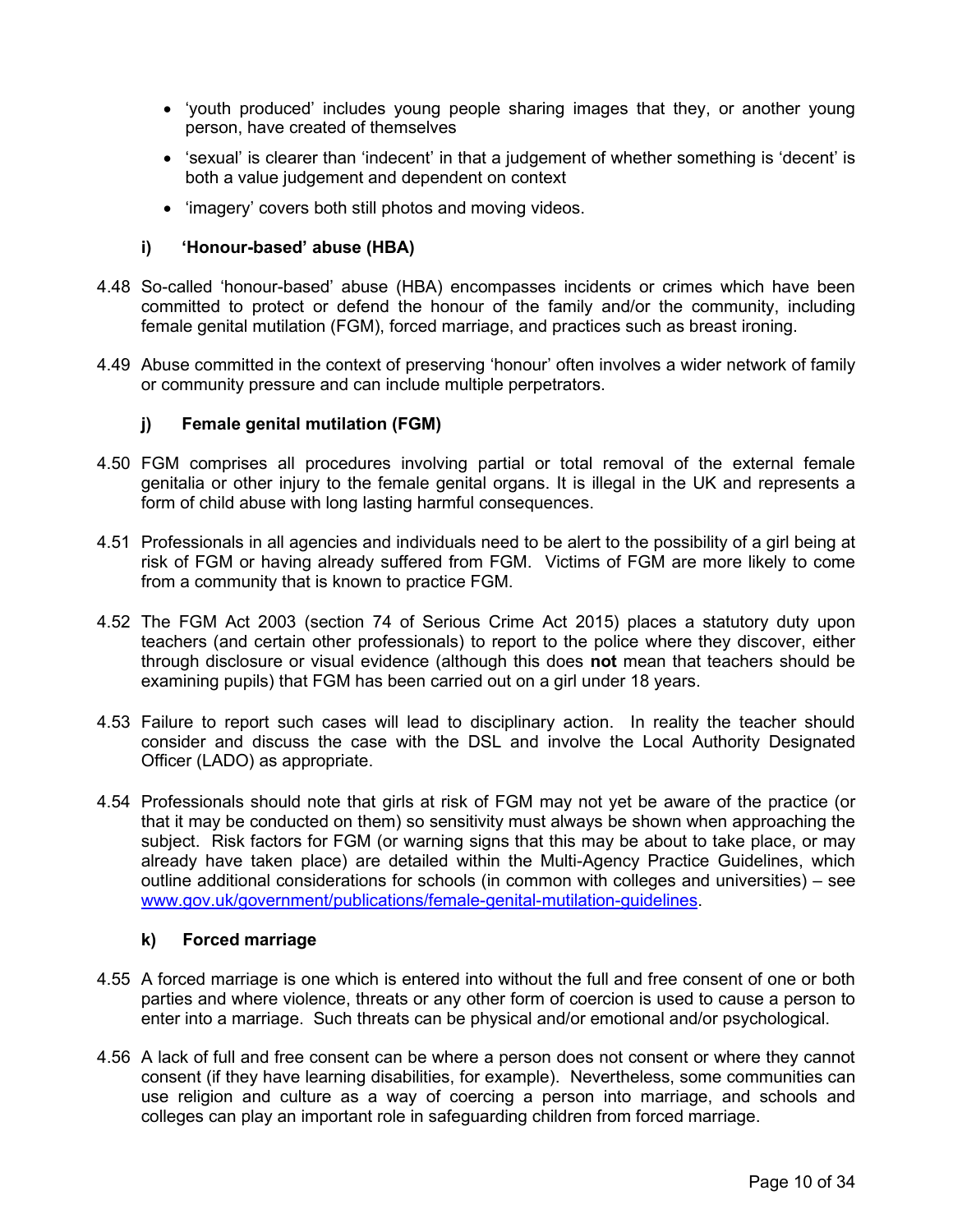4.57 The Forced Marriage Unit has published multi-agency guidelines, with a dedicated section focusing on the role of schools and colleges. If they need advice or information, school and college staff can contact the Forced Marriage Unit by telephone: 020 7008 0151 or by email: [fmu@fco.gov.uk.](mailto:fmu@fco.gov.uk)

#### **l) Radicalisation**

- 4.58 Radicalisation refers to the process by which a person comes to support terrorism and extremist ideologies associated with terrorist groups, and extremism is the vocal or active opposition to our fundamental values including democracy, rule of law, liberty and the mutual respect and tolerance of different faiths and beliefs.
- 4.59 Children are vulnerable to extremist ideology and radicalisation and, similar to protecting them from other forms of harm and abuse, protecting children from this risk should be part of a school's safeguarding approach.
- 4.60 Under the **Prevent duty** all schools have a duty under section 26 of the Counter-Terrorism and Security Act 2015 to have 'due regard' to the need to prevent people from being drawn into terrorism. This is known as the Prevent duty, on which the DfE has published guidance for schools.
- 4.61 The academy has clear procedures in place for protecting pupils at risk of radicalisation and will ensure that staff have a general understanding of the risks affecting pupils in addition to providing guidance in how to identify those pupils and how to support them.
- 4.62 The academy will undertake the following requirements:
	- assess the risk of pupils being drawn into terrorism (which includes support for extremist ideals that are part of terrorist ideology)
	- will ensure that their safeguarding arrangements take into account the policies and procedures of the local team of safeguarding partners
	- will ensure that the DSL undertakes appropriate Prevent awareness training and provide advice and support to other staff members on protecting pupils from the risk of radicalisation
	- ensure that pupils are safe from terrorist and extremist material by putting in place suitable filtering mechanisms for accessing the internet, and in addition teach pupils about online safety.

#### **m) the Channel programme**

- 4.63 The Channel programme focuses on providing support at an early stage to people who are identified as being vulnerable to being drawn into terrorism. It provides a mechanism for schools to make referrals if they are concerned on this account.
- 4.64 The local authority will have a Channel panel in place which is chaired by the authority and which includes the police. The academy will co-operate with this panel and will make a referral to this body where a pupil is identified as being vulnerable to being drawn into terrorism.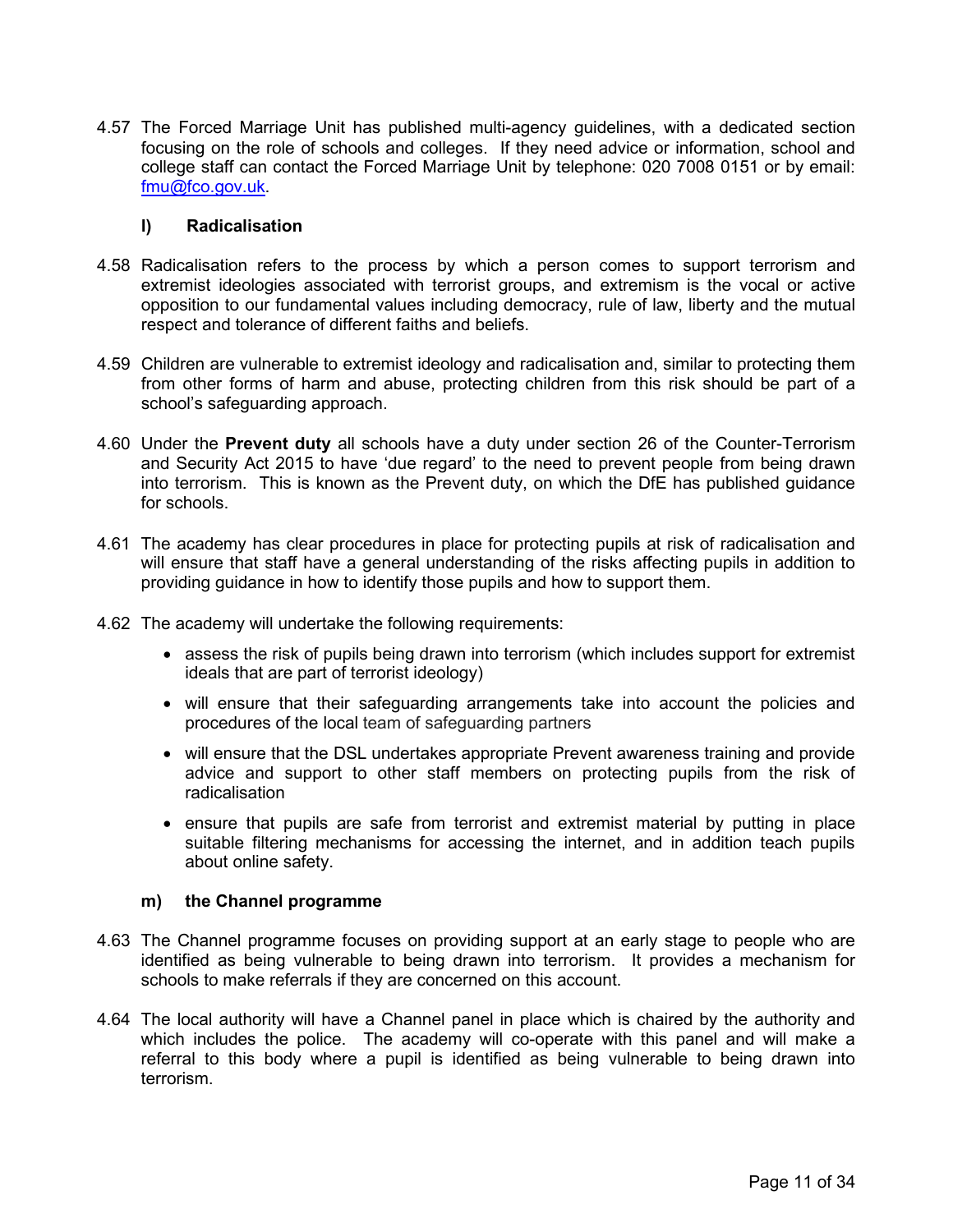4.65 As and when appropriate and necessary consent is obtained, the pupil will be supported throughout this process.

#### **n) Sexual violence and sexual harassment**

- 4.66 KCSIE 2018 added the above terms (sexual violence involves the criminal sexual offences defined in the Sexual Offences Act 2003, whilst sexual harassment is defined as unwanted conduct of a sexual nature – this can include online behaviour) to the list of safeguarding issues as likely markers of abuse.
- 4.67 KCSIE 2019 further extended the list of related definitions to include upskirting, which is now a criminal offence. Upskirting typically involves taking a picture under a person's clothing without them knowing, with the intention of obtaining sexual gratification and/or causing the victim humiliation, distress or alarm, and if a pupil is concerned that they have been the victim of upskirting by a fellow pupil, schools should ensure that staff follow the academy's processes for dealing with peer on peer abuse by speaking to the DSL.
- 4.68 Children who are victims of sexual violence and sexual harassment ((both physical and verbal, with evidence showing that girls, children with SEND, and LGBT children are at greater risk) will likely find the experience stressful and distressing, and this is likely to adversely affect their educational attainment. Sexual violence and sexual harassment exist on a continuum and may overlap; they can occur online and offline.

#### **o) Other definitions**

4.69 This policy is not designed to function as a dictionary, and provision of additional definitions (without limitation) would render it impractically lengthy, but should further, more detailed, definitions be desired for additional terms such as domestic abuse and relationship abuse (neither of which terms, in common with forced marriage, are legally applicable – at least in the UK – to children under the age of 16) these can be accessed directly from KCSIE 2020. However, for the sake of clarity, a brief description pertinent to the above is offered in the following clauses.

#### **p) Domestic violence and abuse**

- 4.70 This is any incident or pattern of incidents of controlling, coercive, threatening behaviour, violence or abuse between those **aged 16 or over** who are, or have been, intimate partners or family members regardless of gender or sexuality. Such abuse can encompass, but is not limited to, the following elements:
	- psychological
	- physical
	- sexual
	- financial
	- emotional.
- 4.71 Additional resources are available to help schools identify the signs of domestic abuse. These include the following online links:
	- [NSPCC: UK domestic-abuse signs symptoms effects](#page-3-1)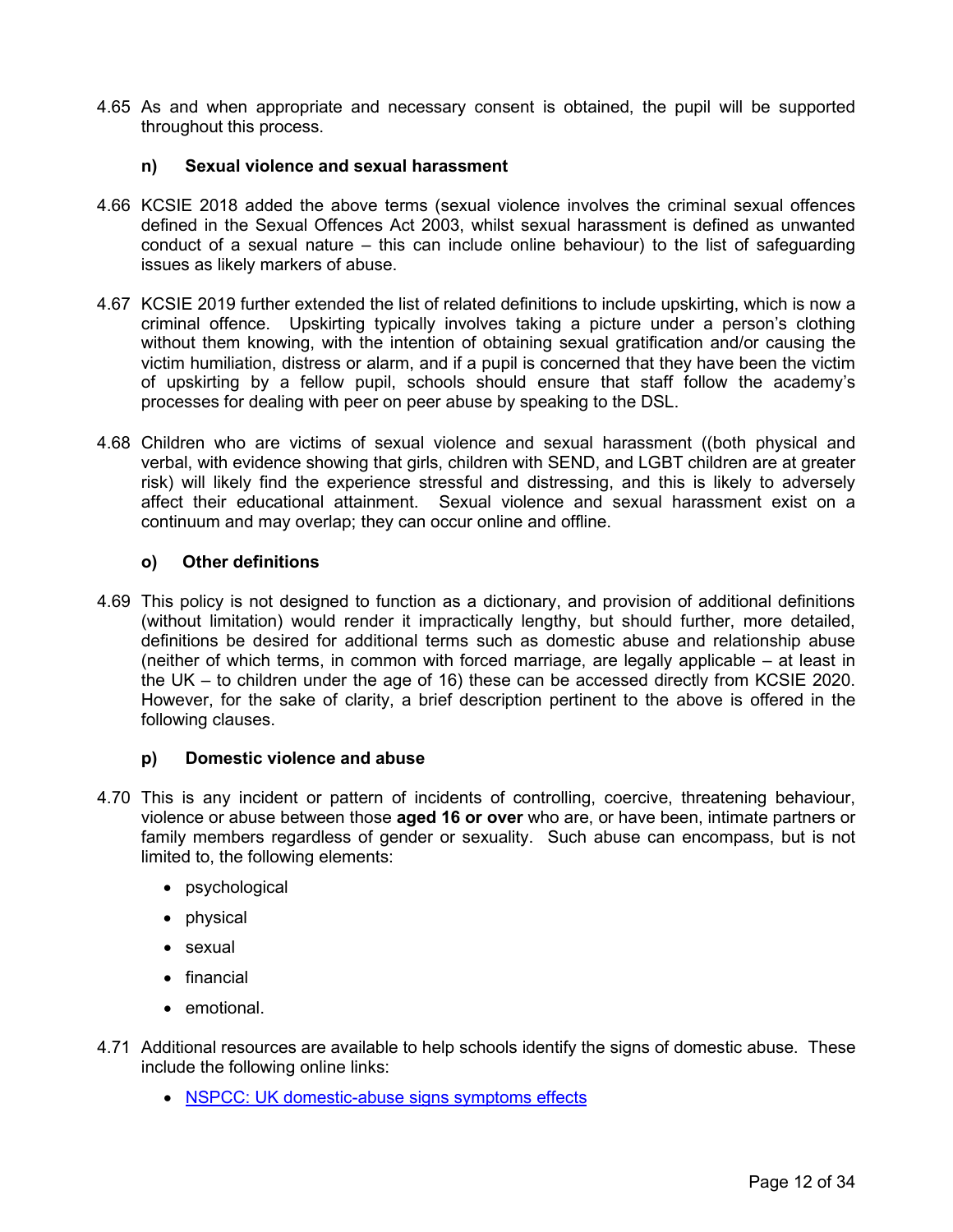- [Refuge: what is domestic violence/effects of domestic violence on children](#page-3-1)
- [SafeLives: young people and domestic abuse.](#page-3-1)

### <span id="page-12-0"></span>**5. School responsibilities**

- 5.1 The academy will work closely with social care, police and health services to safeguard and promote the welfare of all pupils by providing a safe and secure environment in which pupils can learn. All pupils are given the best opportunity to talk freely to any member of staff if they have any worries or concerns.
- 5.2 The academy will support all pupils by:
	- ensuring the content of the curriculum includes social and emotional aspects of learning
	- ensuring a comprehensive curriculum response to e-safety, enabling children and parents/carers to learn about the risks (as well as the benefits) of new technologies and social media and how to use these responsibly
	- ensuring that child protection is included in the curriculum to help children stay safe, recognise when they do not feel safe and identify who they might or can talk to
	- ensuring (in relation to staff appointments) that at least one person conducting an interview has completed safer recruitment training
	- signposting pupils to (a number of) appropriate adults who may be approached if the pupil is experiencing difficulties
	- promoting the child's development in ways that will foster security, confidence and independence
	- encouraging development of self-esteem and self-assertiveness whilst not condoning aggression or bullying
	- ensuring repeated hate incidents (including racist, homophobic, gender or disabilitybased bullying) are addressed under child protection procedures
	- liaising and working constructively with other support services and agencies involved in the safeguarding of children
	- monitoring children who have been identified as having welfare or protection concerns (including those perceived to be at risk of radicalisation) and ensuring that they are provided with appropriate support
	- maintaining up-to-date details of numbers on which family members can be contacted in an emergency (and it is now considered good practice for more than one emergency contact number to be held for each child).
- 5.3 The academy will support staff by the provision of regular training to help them to recognise, and act appropriately upon, any signs which might indicate issues relating to safeguarding or child protection, include ensuring that all staff know how to respond to any disclosure from a pupil (or a third party) which might potentially identify a safeguarding or child protection issue.
- 5.4 The academy will also ensure, where children are being asked to learn online at home (not least as a result of coronavirus), that staff are signposted to advice provided by the DfE to support in safeguarding both teachers and pupils).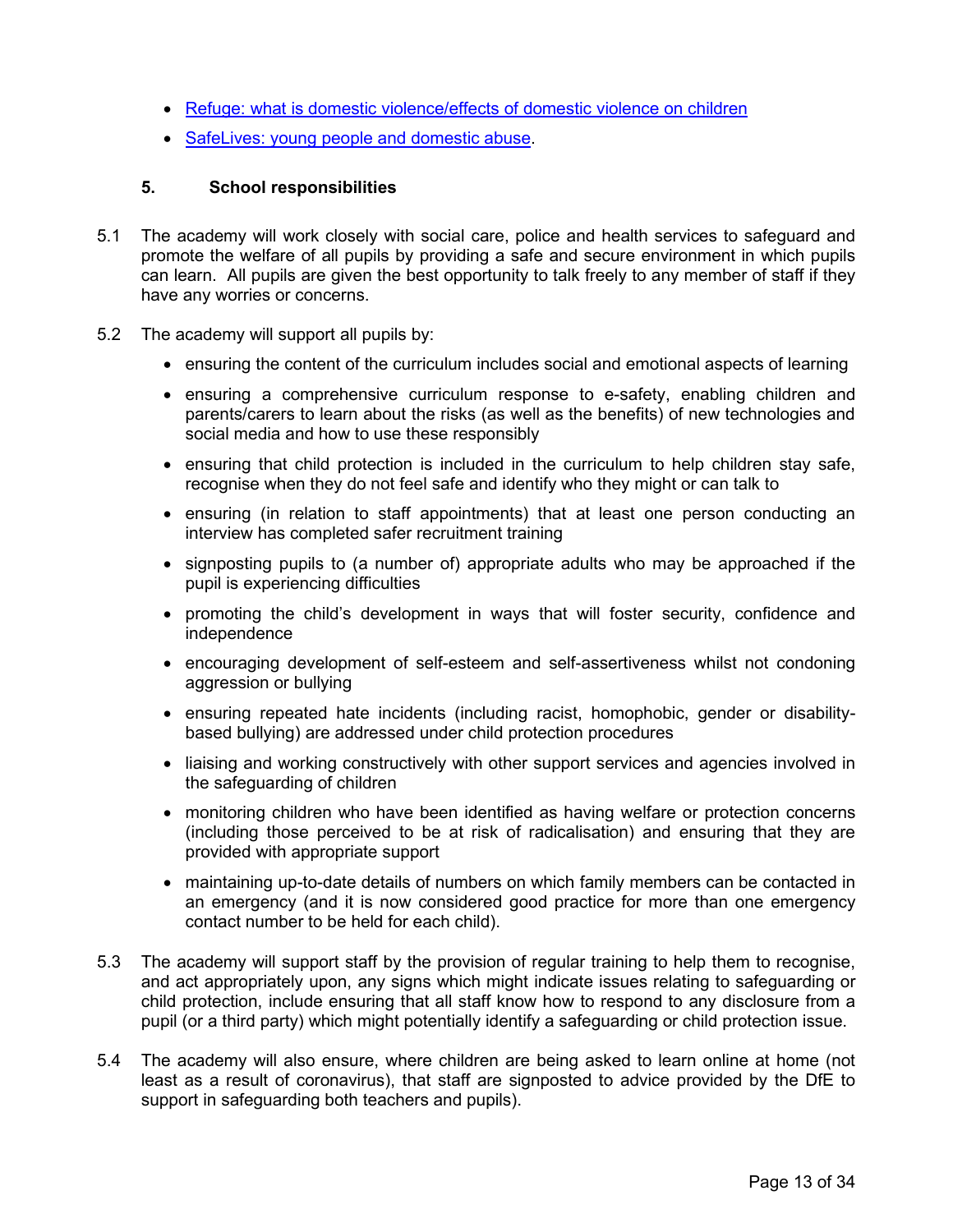- 5.5 Government advice is that school contact with parents and carers during any period when online learning is being promoted can also be used to reinforce the importance of children staying safe online, and in this context it is important for parents and carers to be aware of what their children are being asked to do, including details of the sites they will be asked to use and the school staff their child will interact with.
- 5.6 Schools should emphasise the importance of a safe online environment and encourage parents and carers to set age-appropriate parental controls on digital devices and use internet filters to block malicious websites.
- 5.7 A senior member of staff has been appointed to be the academy's DSL. This person will direct and support other staff in managing safeguarding concerns, including ensuring that all staff working with children are aware of signs which may indicate possible abuse or harm.
- 5.8 The DSL is also responsible for ensuring that school protocols and procedures are followed, including the requirement to ensure that, where children leave the school or college, their child protection file is transferred to the new school or college as soon as possible, and that this file is transferred separately from the main pupil file. The DSL must ensure secure transit of this file **and** must obtain (and record) confirmation of receipt by the new school or college.
- 5.9 It is a matter for individual schools and colleges as to whether they choose to have one or more deputy designated safeguarding leads. Any deputies should be trained to the same standard as the DSL and the role should be explicit in their job description.Although the DSL may delegate elements of their role to appropriately trained deputies the ultimate responsibility for safeguarding and child protection cannot be delegated and remains with the DSL.
- 5.10 The DSL (and any appointed deputies) will undertake refresher child protection training every 2 years and whole school staff training will also be updated as appropriate.
- 5.11 The academy has additionally nominated a (named) governor to be responsible for child protection issues.
- 5.12 The academy will ensure that all members of staff (including agency and supply staff as well as governors, trustees and members) will undergo such DBS (enhanced and barred list) and prohibition checks as are appropriate to their specific roles in accordance with legislation (full details, including how and where such information should be recorded) are provided within the academy's Recruitment Policy).
- 5.13 In relation to volunteers, the extent of such checks is dependent upon the degree of supervision in place and it is not appropriate for all such individuals to be subject to a blanket obligation to submit to a DBS check. It is, however, appropriate for a risk assessment to be undertaken by the school to determine the need for such a check and a record should be kept of both the date of this assessment and the outcome.
- 5.14 In relation to governance, it is a statutory requirement for academies, independent and free schools (and is now strongly recommended for all schools) that all governors appointed after 3 September 2018 are subject to both a DBS check (enhanced and barred list) **and** a section 128 (prohibition) check to ensure they are not barred from teaching (persons who are barred from teaching are also prohibited from taking part in the management of educational establishments).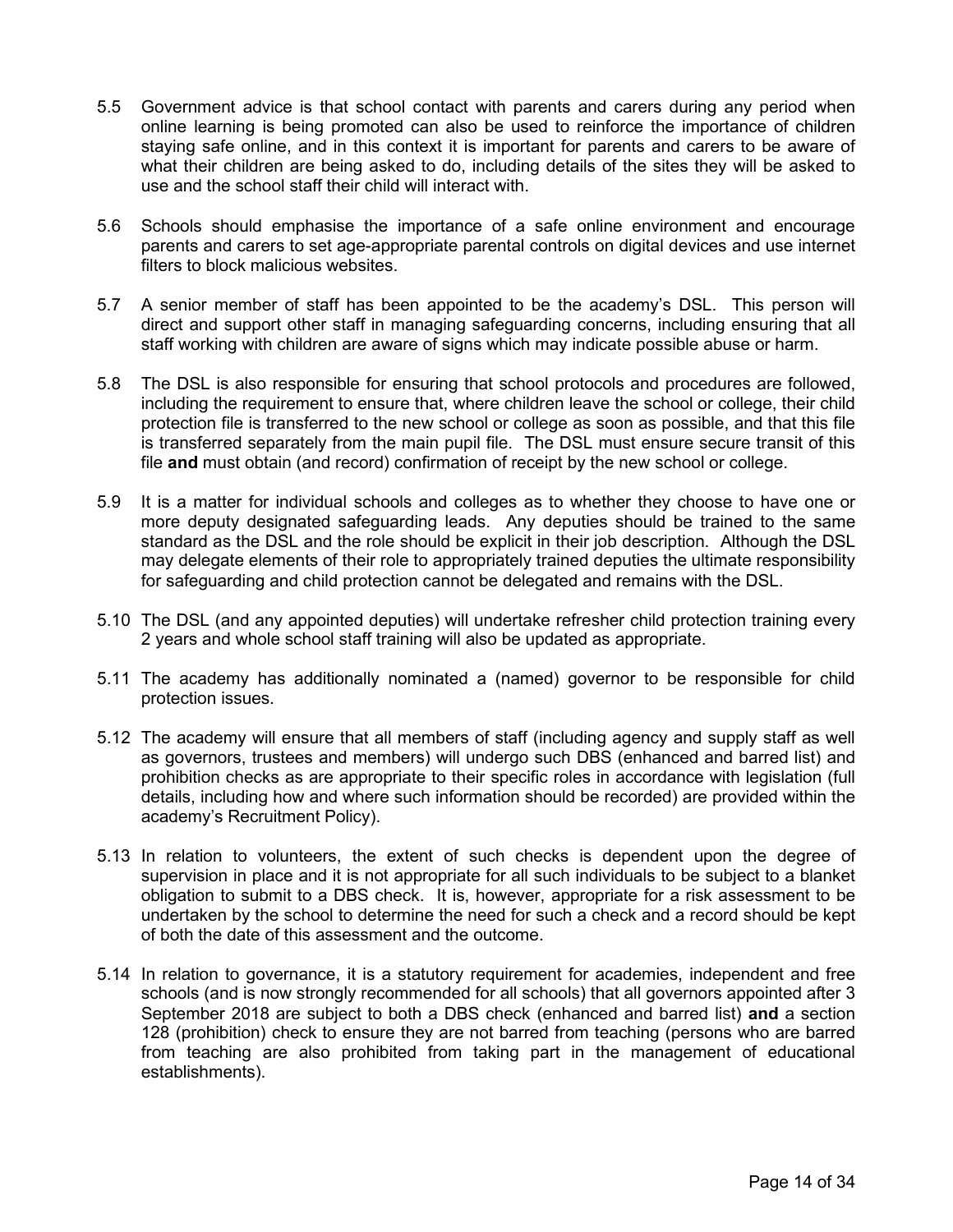- 5.15 Within our academy a culture will be promoted which enables all staff members to raise, without fear of repercussion, any concerns they may have about the management of safeguarding and/or child protection in the school. This may include raising concerns about decisions taken by colleagues or their actions (or inactions) in relation to individual children. If concerned, staff members should raise such matters with the DSL and/or the headteacher.
- 5.16 All staff should know how to recognise and act upon indicators of abuse or potential abuse involving children, should know how to address concerns about a child's welfare and should be clear as to the identity of the academy's DSL and any appointed deputy or deputies.
- 5.17 In relation to peer on peer abuse the academy will take positive steps to reduce incidences and minimise risk by investigating, dealing with and fully documenting all allegations as and when they arise and by ensuring that all staff are aware that there will be zero tolerance of abuse of this (or indeed any other) nature.
- 5.18 All staff will be advised how to access up to date child protection training.
- 5.19 The academy's induction programme for new members of staff (including agency staff) will include basic safeguarding information relating to:
	- signs and symptoms of abuse (including peer on peer abuse)
	- how to manage a disclosure from a child
	- how to record concerns
	- the identity of those persons to whom relevant information should be passed.
- 5.20 The induction programme will also ensure both that all staff (again including agency staff) are familiar with the following academy documents:
	- child protection policy;
	- behaviour policy;
	- staff code of conduct; and
	- safeguarding policy (including reference to the response to children who go missing from education)

and that they are familiar with the role of the designated safeguarding lead (including the identity of the DSL and of any deputies).

- 5.21 It will also ensure that they are familiar with the role of the DSL (including the identity of the that individual and of any deputies) and that they have read and understood (as a bare minimum) Part 1 and Annex A of KCSIE 2020 (copies of the policies mentioned in the preceding clause and a copy of part one of KCSIE 2020 should be provided to staff at induction).
- 5.22 If individuals are engaged from an agency or third-party organisation to work within the academy, written notification will be obtained from that agency or organisation to confirm that the relevant checks have been carried out, and the identity of the person presenting themselves for work will be verified to ensure that this is the individual on whom those checks have been made.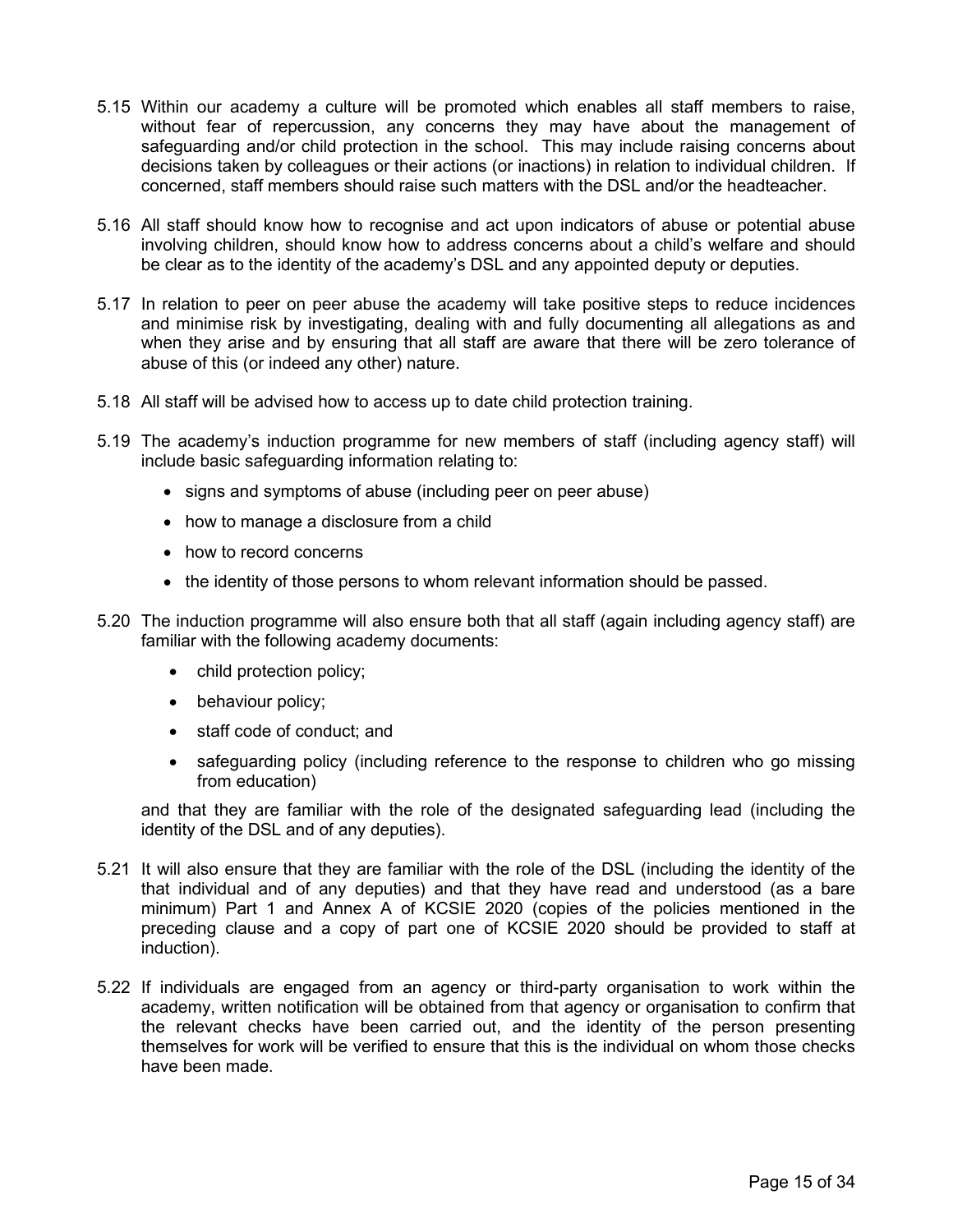- 5.23 The academy will ensure volunteers and governors (in addition to all members of staff) will know how to respond to a pupil who discloses abuse (or what to do when such concerns are raised by a third party).
- 5.24 The academy will ensure that all members of staff, volunteers and governors will similarly know what action to take in the event of being alerted to concerns in relation to potential radicalisation and will be familiar with recommended procedures to be followed.
- 5.25 The academy will ensure that staff feel able to raise concerns about poor or unsafe practice and potential failures in the academy's safeguarding practices. In this context, the academy recognises that where a staff member feels, having raised the issue with senior management, that their genuine concerns are not being addressed, they may wish to consider whether it is appropriate to raise their concerns under whistleblowing procedures.
- 5.26 The academy will maintain up-to-date details of numbers on which family members can be contacted in an emergency (and it is now considered good practice for more than one such emergency contact number to be held for each child).
- 5.27 In the event of a school placing a pupil with an alternative provider, the school remains responsible for the safeguarding of that pupil and should satisfy themselves that appropriate safeguarding checks have been carried out on those working in that establishment.
- 5.28 Similarly, in the event of sending pupils on work experience, the school is responsible for ensuring that the provider of such experience has appropriate safeguarding policies and procedures in place.

# <span id="page-15-0"></span>**6. Staff responsibilities**

- 6.1 All staff are advised to maintain an attitude that 'it could happen here' where safeguarding is concerned (recommended reading: 'The sexual exploitation of children: it couldn't happen here, could it?' Ofsted report published November 2014).
- 6.2 All adults working in the academy (not only employees but also governors, trainees and volunteers) require to be alert to the potential abuse of children, both within their own families and by other perpetrators, including the possibility of abuse by school staff.
- 6.3 All staff should know how to recognise and act upon indicators of abuse or potential abuse involving children (including peer on peer abuse) and should know how to address concerns about a child's welfare. There is a responsibility for all staff members to respond to any suspected or actual abuse of a child in accordance with school procedures (in line with government legislation).
- 6.4 All staff must (as a bare minimum) read Part 1 and Annex A of KCSIE 2020. It should however be common knowledge that **all** staff members must share in responsibility for ensuring that our buildings and grounds are secure and in reporting any concerns that may come to light.
- 6.5 All staff must be aware that abuse of any sort is never to be tolerated or attributed to 'banter' (particularly between children). All abuse (including peer on peer abuse) is to be addressed seriously and in accordance with the academy's protocols and procedures, which include full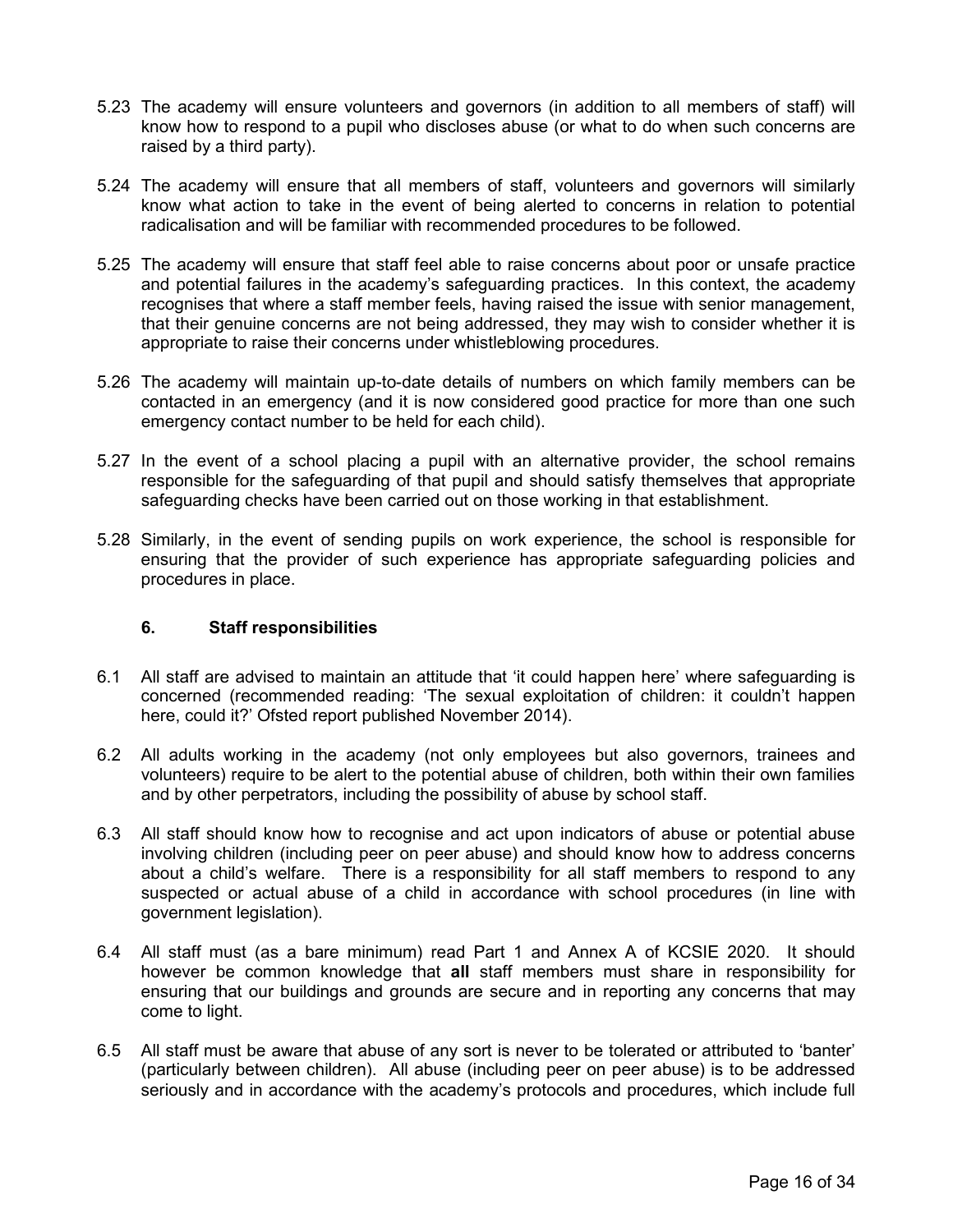documentation of any identified episodes and measures of appropriate support to victims and perpetrators alike.

- 6.6 Additionally, staff should have 'due regard' to the need to prevent children and young people from being drawn into terrorism under the Prevent duty (July 2015). They should always act in the best interests of the child in these circumstances.
- 6.7 Both management and staff should be aware that disqualification 'by association' is now only applicable in domestic premises, rather than educational establishments, and it is no longer appropriate (or justified) to ask staff about convictions or cautions of persons who live or work in the same household as them.
- 6.8 Nonetheless, staff in schools who are working in what is technically childcare (as opposed to education) may still be disqualified on their own account. This can be not only due to DfE sanctions or disqualifications related to offences committed by themselves but also as a result of having had formal proceedings taken against them in respect of (their own) children being taken into care or being subject to a court order or having their own registration for childcare or fostering cancelled (other than for non-payment of fees) or refused.
- 6.9 In terms of childcare, relevant members of staff include those working with children of reception age or younger as well as those working with children between five and eight years old in an out-of-school setting (such as breakfast clubs or afterschool care). An appropriate form for completion by such staff will be found within the academy's Recruitment Policy. (Technically it is not necessary for staff members to complete a form: asking them to selfdeclare any issues of relevance is deemed acceptable but schools may prefer to document the process.)
- 6.10 Similarly, all educational establishments should be aware of government guidance to the effect that schools should remind **all** staff (not just those working with children under the age of eight) that their 'relationships and associations' (including those online) may have an implication for the safeguarding of pupils, and that if there are concerns that such contacts may be of relevance then the school should be made aware.
- 6.11 Schools should ensure that staff understand their duty in this regard and should include guidance to this effect in relevant policies (to which purpose this wording is reinforced within the academy's Recruitment Policy).
- 6.12 Governing bodies should ensure that children are taught about safeguarding, including online safety. Schools should consider this as part of providing a broad and balanced curriculum. For example, this may include covering relevant issues through (in primary schools) Relationships Education and (in secondary schools) Relationships and Sex Education (formerly known as Sex and Relationship Education) and Health Education (in all state-funded schools) which was made compulsory in September 2020.

# <span id="page-16-0"></span>**7. Identifying concerns**

- 7.1 There are various circumstances in which a staff member might be alerted to the increased possibility of abuse.
- 7.2 These include (but are by no means limited to) the following indicators the child may:
	- be showing early physical signs of abuse or neglect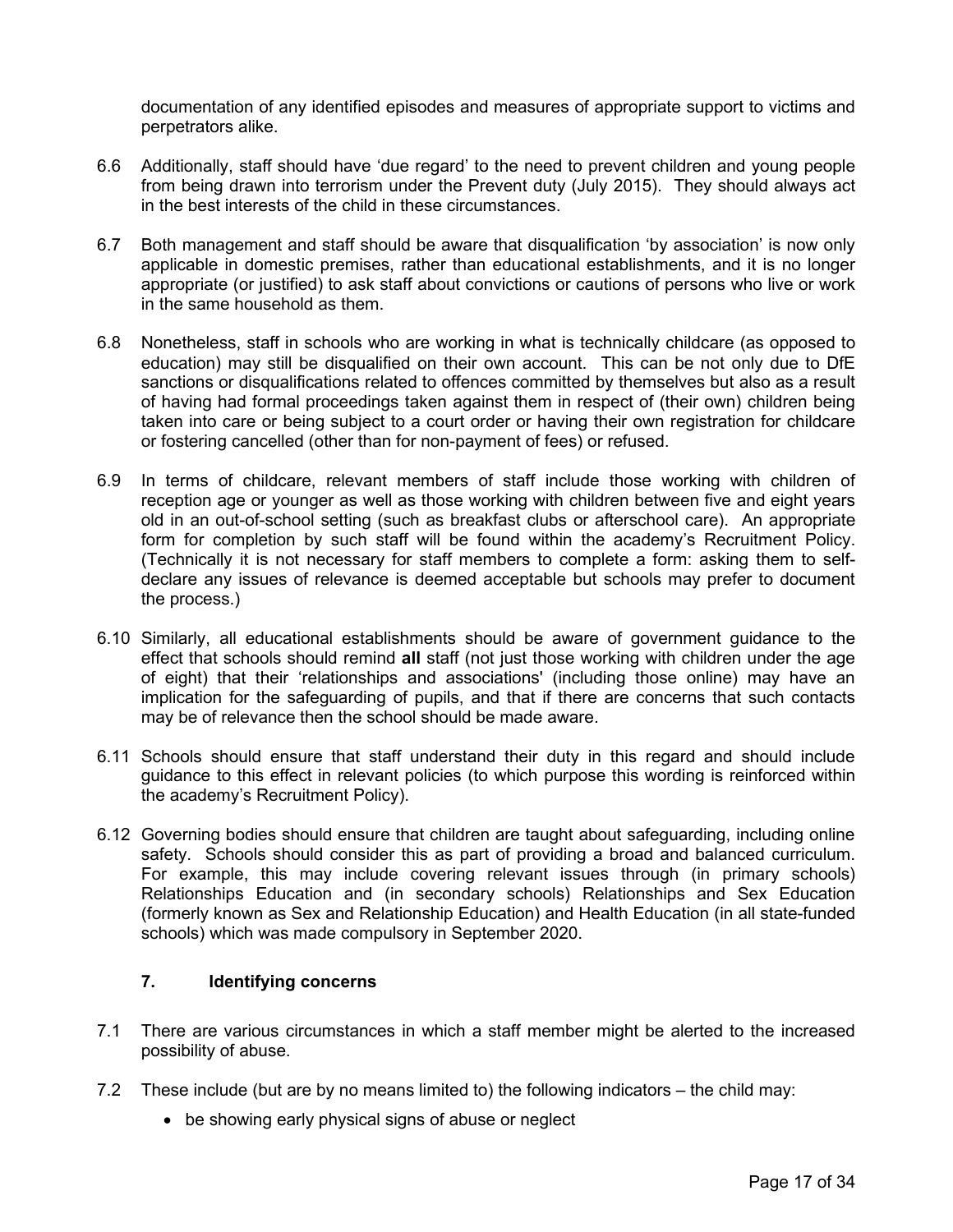- be privately fostered
- appear frightened of their parent(s)/carer(s) or other adults
- act in a way that is inappropriate to their age and development (although full account needs to be taken of different patterns of development and different ethnic groups)
- have one or more inexplicable absences from school
- show signs of being drawn in to anti-social or criminal behaviour, including gang involvement.
- 7.3 Although by no means conclusive, one or more of the above factors may indicate that the child is at greater risk of being abused and/or may be more likely to be vulnerable to modern slavery, trafficking, exploitation or radicalisation.
- 7.4 An additional factor of relevance may be the child's mental health, as such problems can, in some cases, be an indicator that a child has suffered or is at greater risk of suffering abuse, neglect or exploitation. Only trained professionals should attempt to make a diagnosis, but staff are well placed to observe children on a day-to-day basis and thus identify behaviour that might suggest a child is experiencing a mental health problem or is at risk of developing one, and should staff have any concerns of this nature they should notify the DSL who will decide on appropriate action.
- 7.5 The parent or carer of the child may:
	- persistently avoid child health services and treatment of the child's illnesses
	- have unrealistic expectations of the child
	- frequently complain about or to the child and fail to provide attention or praise
	- persistently refuse to allow access on home visits by professionals
	- be involved in domestic violence and abuse
	- be socially isolated
	- be misusing substances.
- 7.6 Additional factors affecting the family unit may include a family member being in prison, and homelessness, both of which represent a meaningful risk to the welfare of children, and accordingly should be brought to the attention of the DSL.
- 7.7 Additionally, (in the case of an abusive relationship unrelated to the family unit) the school may be made aware by a parent/carer that they have significant concerns regarding the welfare of a child or young person.
- 7.8 Looked after children (LAC) (and, to a lesser extent, those who have previously been accorded LAC status) are potentially vulnerable and are statistically at higher risk of abuse. All staff require to be aware of these facts and should be encouraged to maintain a proactive attitude towards children thus identified.
- 7.9 The academy recognises that the allocation of a social worker (to a child) represents an indicator that the child may be at more risk than most pupils, in that they are vulnerable to further harm and potentially may suffer from poor mental health.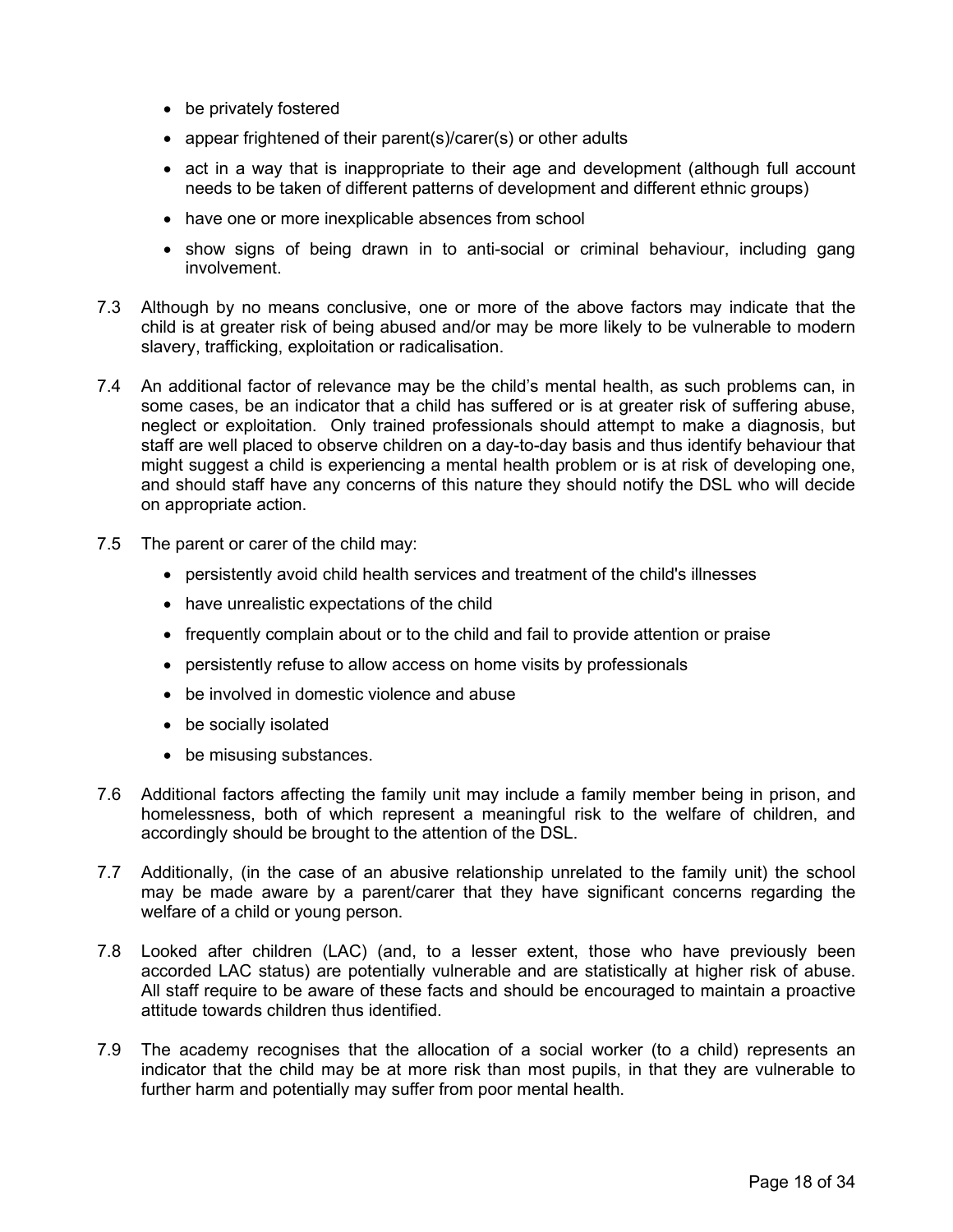- 7.10 Those children who have special educational needs and disabilities (SEND) can pose additional difficulties in the identification of safeguarding issues and concerns. Such children are three times more likely to be abused than their peers.
- 7.11 Relevant factors can include:
	- the assumption (without further consideration or exploration) that indicators of possible abuse (such as behaviour and mood or even physical injury) are related to the child's disability
	- the observation that children with special educational needs and disabilities can be affected to a disproportionate degree by issues such as bullying without necessarily showing any overt signs of this
	- commensurate barriers to communication.
- 7.12 Accordingly, all schools and academies should ensure that their protocols and procedures acknowledge that additional barriers to recognition of abuse and neglect can exist in relation to this group of children and that close liaison between the school's DSL and SENCO will be required in dealing with any issues of abuse.
- 7.13 Serious case reviews have found that where parental substance misuse, domestic abuse and mental health problems (sometimes referred to as the 'toxic trio') co-exist in a family this could represent a significant risk to children. Problems can also be compounded by poverty or by frequent house moves or eviction, and a holistic approach should be taken in considering the parameters of any individual case where safeguarding issues are a cause for concern.

### <span id="page-18-0"></span>**8. Acting on concerns**

- 8.1 It is not the responsibility of school staff to investigate welfare concerns or determine the truth of any disclosure or allegation. All members of staff do, however, have a duty to recognise concerns and maintain an open mind whilst bringing such matters to the attention of the DSL at the earliest opportunity.
- 8.2 Accordingly, all concerns regarding the welfare of pupils should be recorded and discussed with the DSL prior to any discussion with parents or carers.
- 8.3 If a child chooses to tell a member of staff about alleged abuse, there are several actions that staff should undertake to initially support the child:
	- staff will actively listen with the utmost care to what the child is saying
	- staff will stay calm and be available to listen
	- the key facts will be established in language that the child is capable of understanding and the child's own words will be used in clarifying/expanding what has been said
	- no promises will be made to the child (such as to 'keep secrets')
	- staff will question normally without pressurising and only using open questions
	- leading questions should be avoided
	- questioning should not be extensive
	- staff will not put words in the child's mouth but will note the main points carefully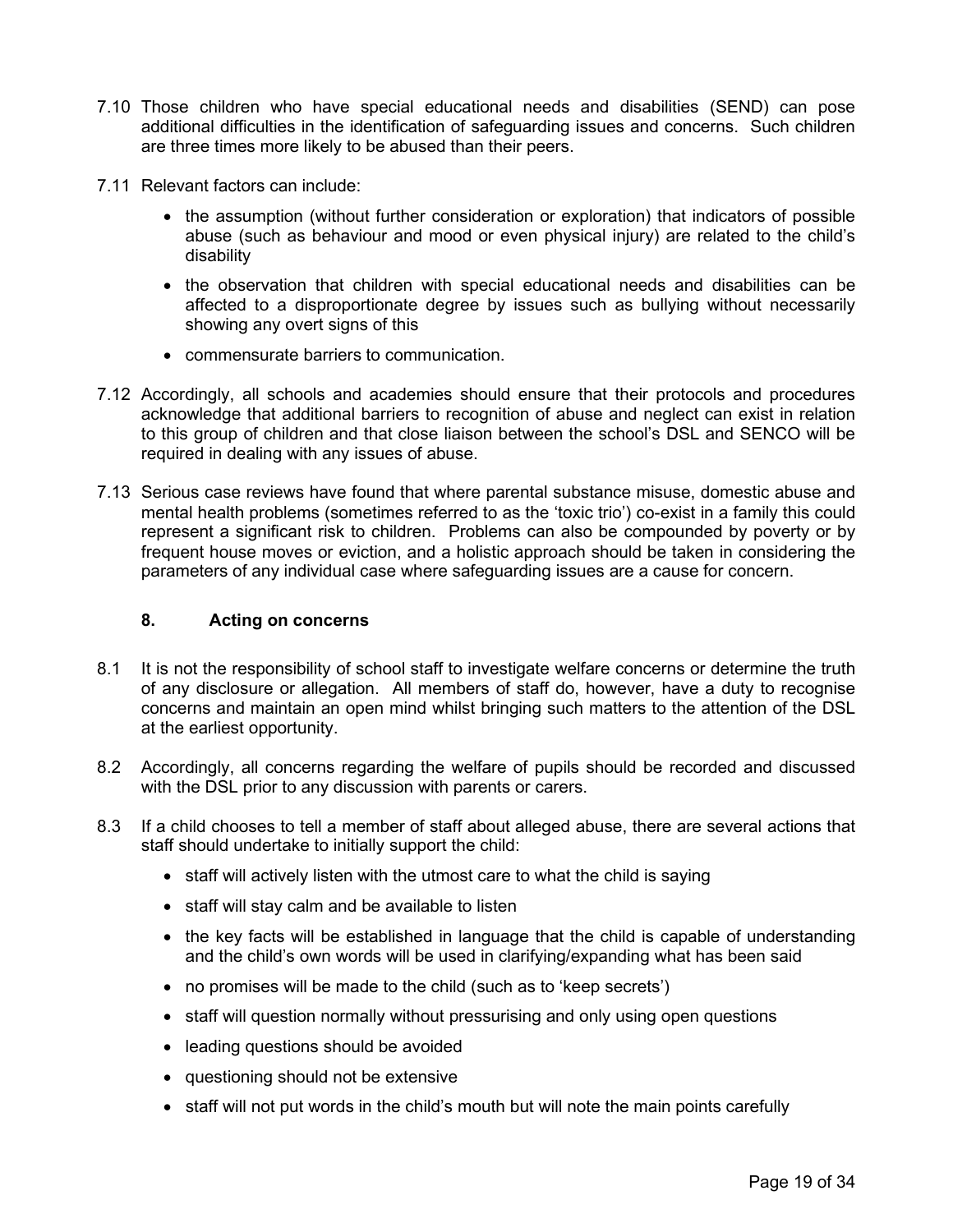- a full written record will be kept by the staff duly signed and dated, including the time the conversation with the child took place, an outline of what was said, comment on the child's body language etc (see Appendices 3 and 4 for further information on record keeping)
- it is not appropriate for staff to make children write statements about abuse that may have happened to them
- staff will reassure the child and let them know that they were right to inform them and will advise the child that this information will now have to be passed on.
- 8.4 Most crucially, the DSL will be informed immediately by the member of staff (unless the disclosure has already been made directly to the DSL).

#### <span id="page-19-0"></span>**9. Child missing from education**

- 9.1 A child missing from education is a potential indicator of abuse. Staff should be alert to signs and look for individual triggers which could imply the imminence of travel to conflict zones, FGM or forced marriage, or potential involvement in criminal (often drug-related) activity.
- 9.2 Staff should follow the academy's policy and procedures for children who go missing, particularly when this occurs repeatedly.
- 9.3 The academy must inform the local authority of any pupil who fails to attend school regularly, or who has been absent without permission for a continuous period of ten (school) days or more. The academy will also notify the local authority when a pupil is to be deleted (under the above circumstances) from its admission register.

# <span id="page-19-1"></span>**10. Making a referral**

- 10.1 Knowing what to look for is vital to the early identification of abuse, neglect, and radicalisation. Where staff or others need to raise concerns, these can be directed to the DSL who will coordinate a response. Concerns can be raised directly with Children's Social Care but contact with the DSL is advocated in the first instance.
- 10.2 The DSL will record concerns and report these, where appropriate, to the relevant agencies. A referral involves giving children's social care or the police information about concerns relating to an individual or family in order that enquiries can be undertaken by the appropriate agency, followed by any necessary action.
- 10.3 If there is concern at any point regarding an imminent risk of serious harm to a child a referral should be made to children's social care immediately. **Anybody can make a referral in these circumstances.**
- 10.4 A child protection conference will be convened by the local authority if a referral has been made and the subsequent investigation findings have confirmed the child to be at risk of harm.
- 10.5 Alternatively, where the child is already subject to a Child Protection Plan, a review conference may be held to monitor the safety of the child and take appropriate action to reduce the risk.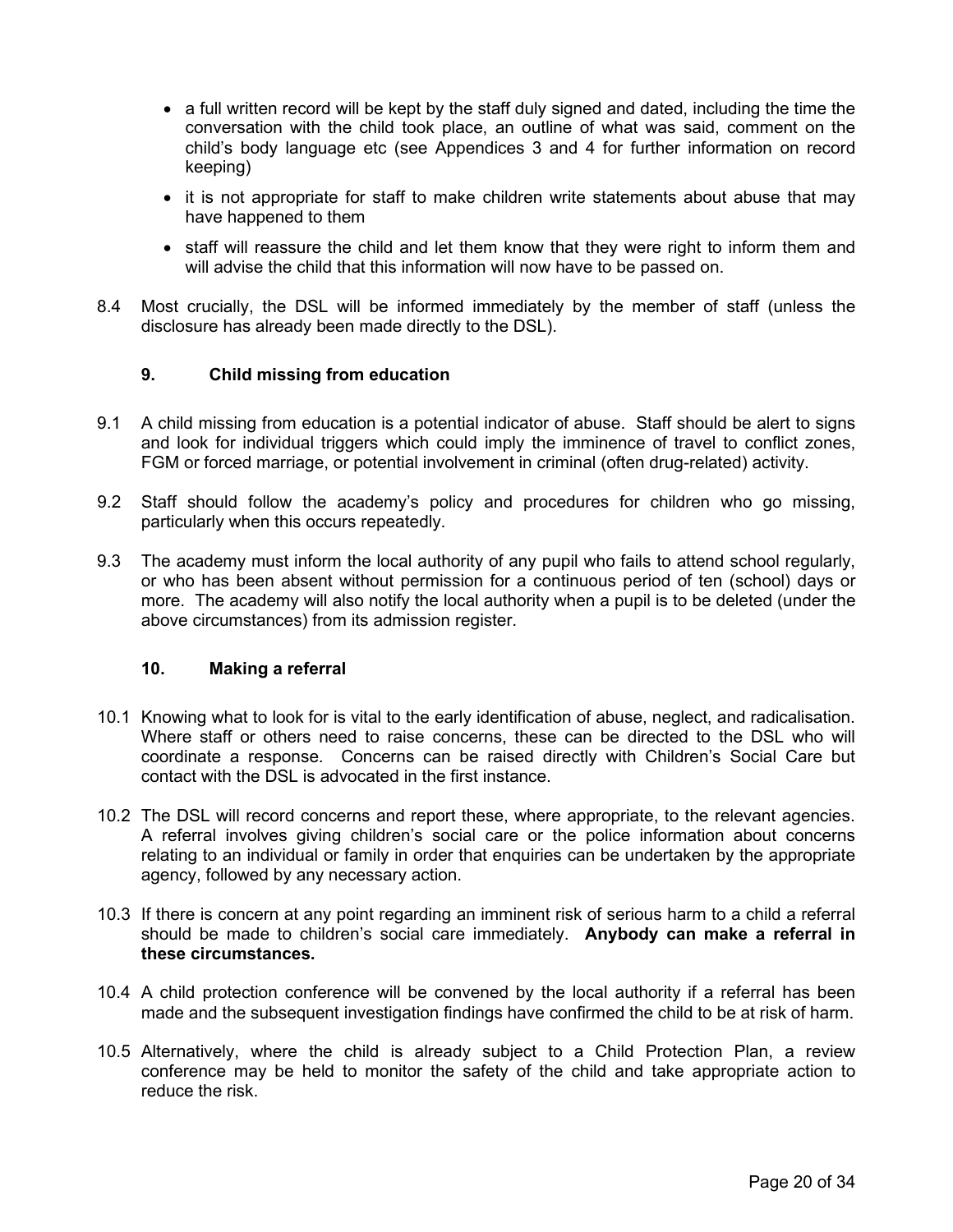10.6 Staff may be required to attend child protection conferences or core group meetings as key professionals in working with the child and as a representative of the academy.

#### <span id="page-20-0"></span>**11. Consent**

- 11.1 Professionals should seek to discuss any concerns with the family (including the child where appropriate) and where possible seek their agreement to making referrals to the Local Authority Assessment Team.
- 11.2 The parents' consent to make a referral is not required if it is considered that the child is in need of protection, and/or it is felt that to seek consent might be likely to place the child at an increased risk of significant harm. It should, however, be noted that parents will ultimately be made aware of which organisation initiated the referral.
- 11.3 Parents, carers, or the child who is involved may not agree to information being shared, but this should not prevent referrals where child protection concerns persist. The reasons for dispensing with obtaining consent from the parents, carer or child (when this is felt to be appropriate) should be clearly recorded and communicated to the relevant representative of the local authority.

#### <span id="page-20-1"></span>**12. Supporting staff**

- 12.1 Safer recruitment processes will be followed in accordance with our academy policy which incorporates guidance from KCSIE 2020.
- 12.2 Staff will be given regular advice and guidance on the boundaries of appropriate behaviour. The policy documents Code of Safe Working Practice and Code of Conduct should assist in limiting allegations and/or complaints against staff in relation to abuse of trust.
- 12.3 In the event of any complaint or allegation against a member of staff, the headteacher (or the DSL if the headteacher is not present) should be notified immediately. If the complaint or allegation relates to the headteacher, the chair of governors should additionally be informed without delay.
- 12.4 Employers have a duty of care to their employees. They should ensure they provide effective support for anyone facing an allegation and should act to anticipate, manage and minimise the stress inherent in the process.
- 12.5 Accordingly, it is essential that any allegation of abuse made against a member of staff is dealt with not just speedily (although this is important) but also in a fair and consistent manner which provides effective protection for the child whilst, at the same time, supporting the individual who is the subject of the allegation.
- 12.6 The procedures for dealing with allegations should be applied with common sense and judgement. Some cases may not meet the criteria set out in the following clause and these may, where deemed appropriate, be addressed without instigating formal action.

# <span id="page-20-2"></span>**13. Reporting concerns or allegations of abuse against staff (including volunteers)**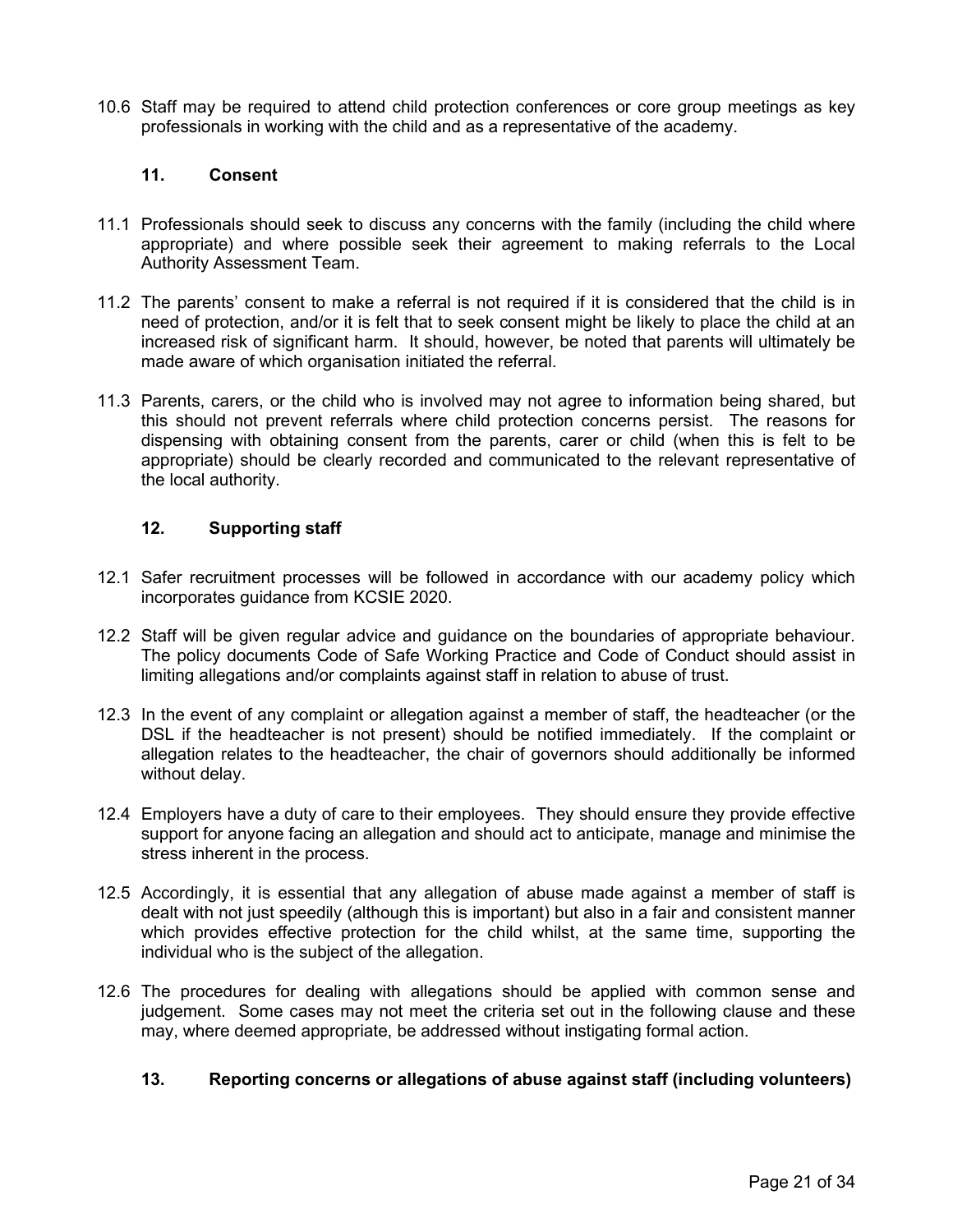- 13.1 If any member of staff or volunteer has concerns about the behaviour or conduct of another individual working within our establishment which include perceptions that the individual has:
	- behaved in a way that has harmed a child, or may have harmed a child;
	- possibly committed a criminal offence against or related to a child; or
	- behaved towards a child or children in a way that indicates he or she may pose a risk of harm to children; or
	- behaved or may have behaved in a way that indicates they may not be suitable to work with children

then the nature of the allegation or concern should be reported immediately to the headteacher.

13.2 It is important that the matter be dealt with by the headteacher without delay and in accordance with the procedures set out in the next section of this policy. In such instances, it is vital that no member of staff (other than the headteacher) to whom an allegation or concern has been reported should make any attempt to question the child or to investigate the matter further but should instead ensure that it is brought to the attention of the relevant person or agency as soon as possible.

#### <span id="page-21-0"></span>**14. Dealing with allegations of abuse made against staff (including volunteers)**

- 14.1 In the event of the academy being made aware of any allegations of child abuse against a member of staff (whether initially reported internally or externally) advice should be sought directly (in line with KCSIE 2020) from the DSL who may in turn contact the Local Authority Designated Officer (LADO) and/or the police.
- 14.2 The LADO and/or the police may deem it necessary to arrange for a multi-agency strategy meeting to be held (or at the very least a discussion with, if applicable, the child's case manager) before an investigation is undertaken or disciplinary process (if indicated in relation to a member of staff) is initiated.
- 14.3 Such a meeting (or discussion) will determine the precise nature, content and context of the allegation and the appropriate course of management. Sharing information in this way is vital to ensure that the correct action is taken.
- 14.4 Further investigation may be necessary, in which event the academy may (depending upon available resources) wish to appoint an external investigator to undertake this task.
- 14.5 If (in the event of an allegation being made against an individual) suspension of a member of staff is deemed appropriate, the staff member involved will be afforded support and will be provided with a named contact within the school. In all cases the matter should be dealt with as quickly as possible in accordance with disciplinary process.
- 14.6 When determining the outcome of investigations into such allegations the following definitions should be used:
	- substantiated there is sufficient evidence to prove the allegation
	- malicious there is sufficient evidence to disprove the allegation and there has been a deliberate act to deceive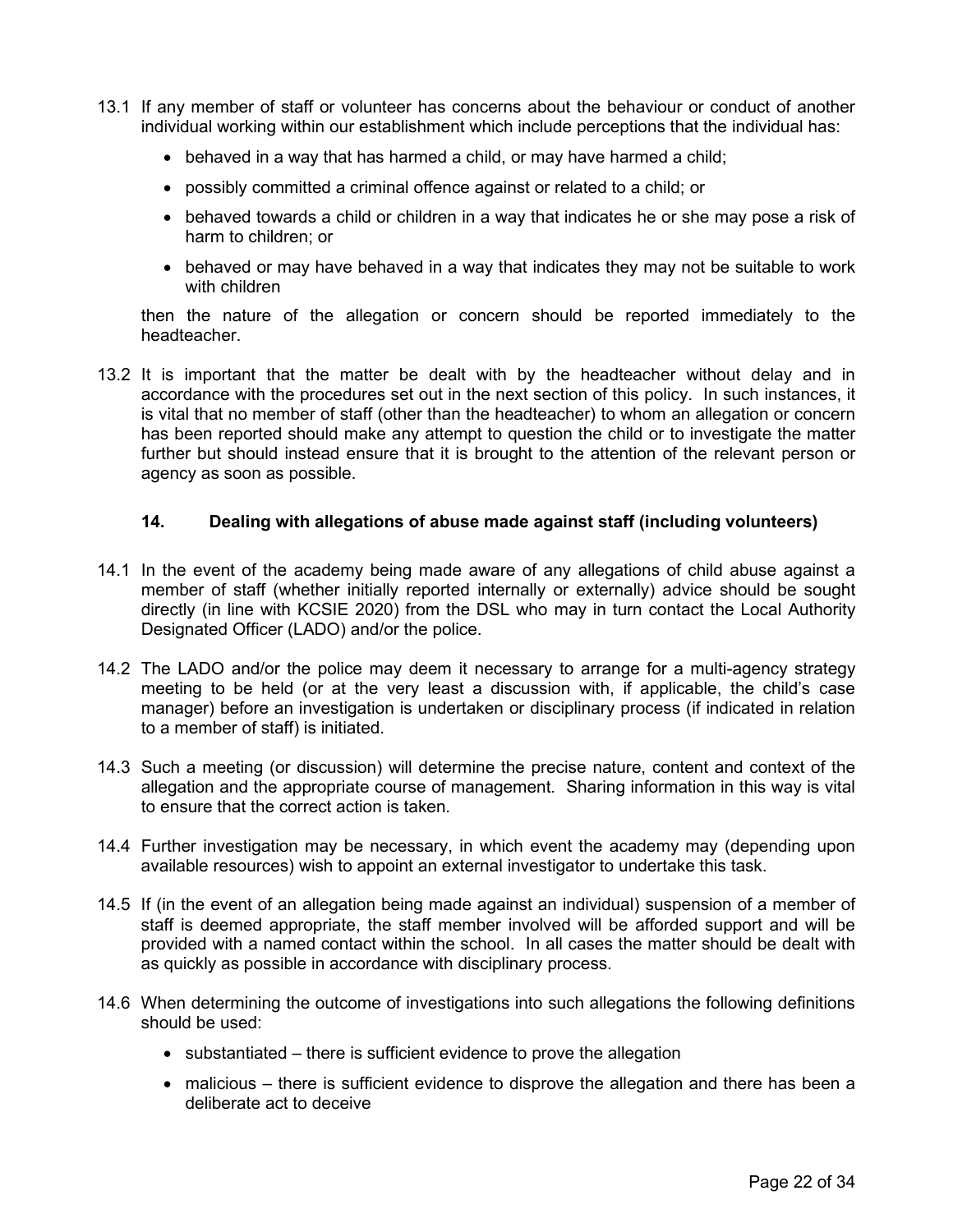- false there is sufficient evidence to disprove the allegation
- unsubstantiated there is insufficient evidence to either prove or disprove the allegation: the term therefore implies neither guilt nor innocence
- unfounded to reflect cases where there is no evidence or proper basis which supports the allegation being made.
- 14.7 Further details relating to the handling of suspension and the management of allegations are outlined in the academy's Disciplinary Policy.
- 14.8 Any allegations made against an employee who is no longer employed by the academy should be referred directly to the police by the DSL or headteacher.

#### <span id="page-22-0"></span>**15. Informing parents/carers**

- 15.1 Parents/carers of a child or children involved should be informed about an allegation if they are not already aware of it. However, where a strategy discussion is indicated, or children's services need to be involved, the parents/carers should not be contacted until those agencies have been consulted and have agreed what information it is acceptable to disclose.
- 15.2 The deliberations of a disciplinary hearing of any staff member against whom an allegation of abuse has been made, and the information taken into account in reaching a decision. should only be disclosed to the parents or carers of the child after careful consideration of:
	- the Human Rights Act 1998 (relating to the duty of confidence)
	- the Data Protection Act 2018
	- the General Data Protection Regulation (GDPR).
- 15.3 It may, in certain circumstances, be appropriate to make parents and carers aware of the prohibition on reporting or publishing allegations about teachers under section 141F of the Education Act 2002. Reporting restrictions prevent the publication of any material that may lead to the identification of a teacher who has been accused by, or on behalf of, a pupil from the same school or college. These restrictions apply until the point that the accused person is charged with an offence, or until the Secretary of State publishes information about an investigation or decision in a disciplinary case arising from the allegation.

#### <span id="page-22-1"></span>**16. Exit arrangements**

- 16.1 If a member of staff who is the subject of safeguarding allegations resigns or ceases to provide their services, this will not prevent an allegation being followed up.
- 16.2 The Disciplinary Policy details guidance on referrals to the Disclosure and Barring Service (DBS) and the Teaching Regulation Agency (TRA) (formerly the National College for Teaching and Leadership or NCTL) in relation to safeguarding issues where a member of staff is dismissed (or resigns before the completion of a disciplinary process).
- 16.3 A referral to DBS (and, in the case of a teacher, to TRA in addition) must be made if any individual has harmed, or poses a risk of harm to, a child or if there is reason to believe the staff member has committed the allegations presented and has been removed from working (whether paid or unpaid) in regulated activity (or would likely have been so removed had they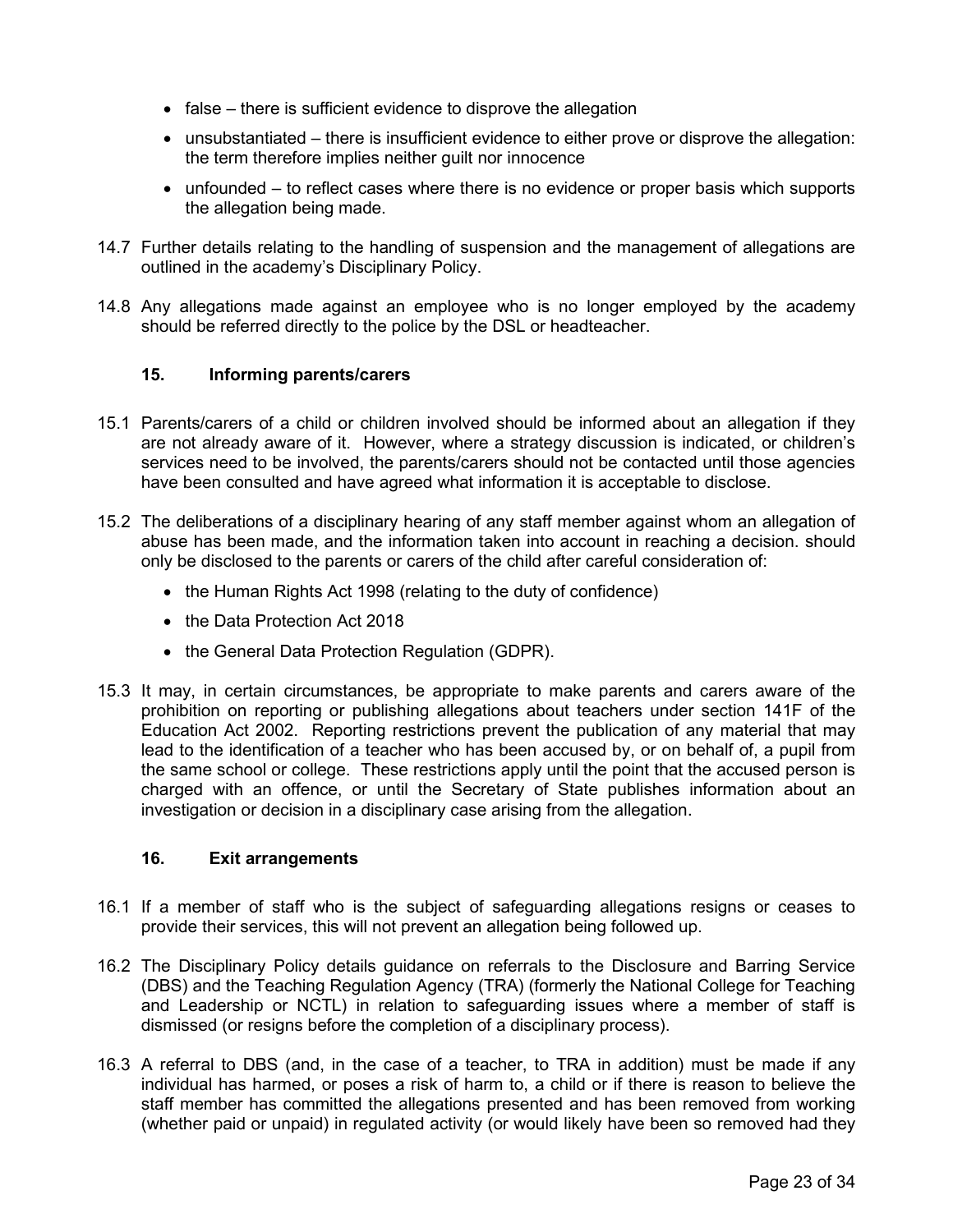not left). If the accused refuses to co-operate with an investigation and/or participate in any disciplinary proceedings, such process should continue until it reaches a conclusion.

16.4 In the event of a settlement agreement being proposed it is **not** appropriate to reach an agreement with any staff member which would prevent the school from making a referral to DBS and/or TRA where the criteria are met. This would result in a criminal offence being committed as the school would be failing to comply with its legal duty to make such referral.

# <span id="page-23-0"></span>**17. Children staying with host families ('private fostering')**

- 17.1 Under both the Children Act 1989 and the Safeguarding Vulnerable Groups Act 2006, where a child is provided with care and accommodation by a host family to which they are not related this arrangement could amount to 'private fostering' (as defined by the aforesaid legislation).
- 17.2 Where the child is under 18 years of age and the person providing the care and accommodation is paid to provide that arrangement, or the arrangement is not made by the child's family, the private fostering could amount to 'regulated activity' under the current legislation (regardless of the duration).
- 17.3 If the school is responsible for making the arrangement and has the power to terminate the arrangement, then the school could be regarded as a regulated activity provider. As a regulated activity provider must not knowingly allow a person to carry out a regulated activity whilst barred it is therefore appropriate that where the school is acting in this capacity it should request a DBS certificate with barred list check.
- 17.4 Where the school has not been involved in making the arrangement but a staff member or volunteer becomes aware that a pupil may be in a private fostering arrangement whereby a child under the age of 16 (or 18 if disabled) is provided with care and accommodation by someone to whom they are not related in that person's home, they should raise this in the first instance with the DSL for child protection. The school should notify the local authority of the circumstances and the local authority should check that the arrangement is suitable.
- 17.5 In relation to children staying with families overseas, DBS checks cannot access criminal records held overseas. In such circumstances the school will aim to work with partner schools abroad to ensure that similar assurances are undertaken prior to a visit and will, where necessary, contact the relevant foreign embassy or High Commission of the country in question to establish if similar checks can be carried out in that country.

#### <span id="page-23-1"></span>**18. Partnerships with others**

- 18.1 The academy recognises that it is essential to establish positive and effective working relationships with other agencies such as the following: the local authority; police; health services (including CAMHS); Childline in Partnership with Schools; NSPCC; National Youth Advocacy Service; Surestart; Children's Fund etc.
- 18.2 The academy will cooperate with social care as and when child protection enquiries are ongoing and will endeavour to be represented in appropriate multi-agency meetings and reviews and to provide written reports as required in such circumstances.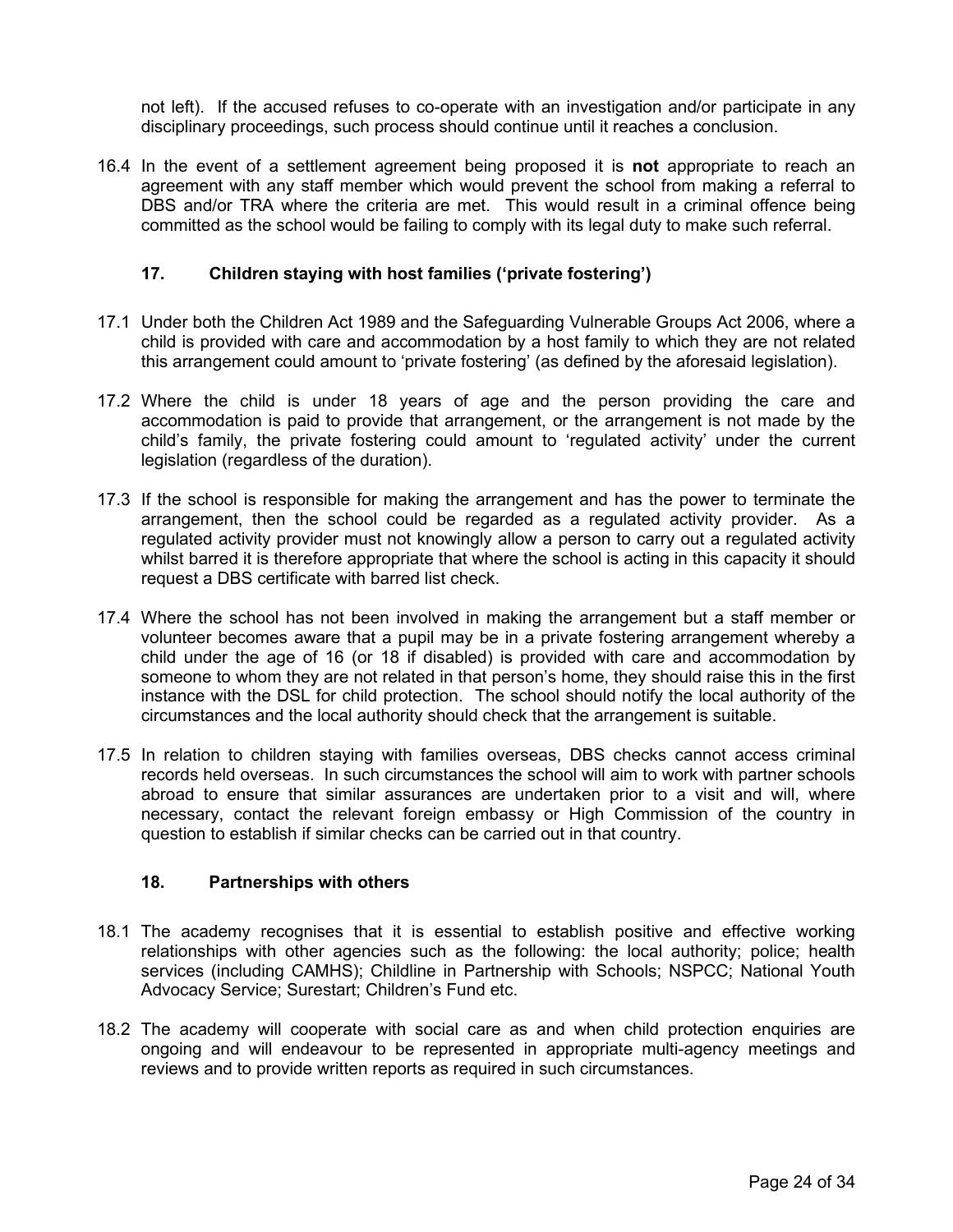18.3 It is appreciated that attendance and contribution to these meetings and reviews may require key members of staff to be available to be contacted as necessary during school holidays.

# **19. Other policies and procedures**

- <span id="page-24-0"></span>19.1 This policy, together with the following, should be interpreted alongside and in conjunction with other policies regarding the safety and welfare of children, which may include some or all (schools may wish to add (or subtract) policies to (or from) this list as appropriate) of the following:
	- Accessibility Plan
	- Anti-Bullying Policy
	- Attendance Policy
	- Behaviour Policy/Written Statement
	- Code of Conduct
	- Code of Safe Working Practice
	- Complaints Procedure Statement
	- Disciplinary Policy
	- Equality Policy
	- E-safety Policy
	- Grievance Policy
	- Health and Safety Disability Equality Action Plan
	- Home School Agreement Document
	- Recruitment Policy
	- Social Media Policy
	- Special Educational Needs Policy
	- Whistleblowing Policy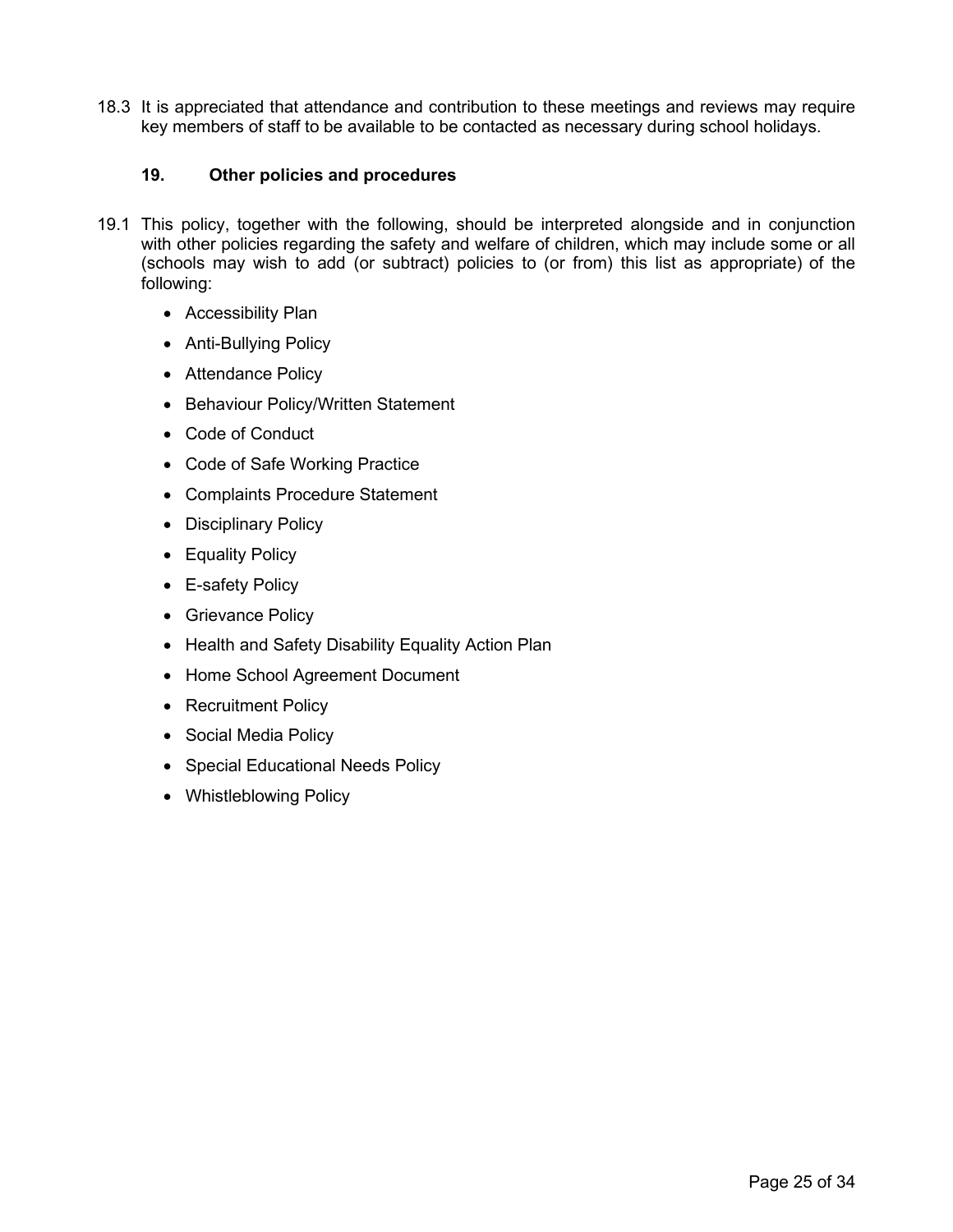### <span id="page-25-0"></span>**Appendix 1: Roles and responsibilities**

#### **Designated Safeguarding Lead**

The Designated Safeguarding Lead (DSL) for child protection is a member of the leadership team who has received (and continues to receive) regular updates on appropriate training and support for this role.

The DSL should ensure that they are aware of the circumstances in which pupils may have been allocated a social worker, and should also ensure that they promote educational outcomes by sharing (non-confidential) information about welfare, safeguarding and child protection issues with teachers and the school leadership team.

One or more additional members of staff may be appointed as Deputy DSL to provide further support to ensure that the responsibilities for child protection and safeguarding children are fully embedded within the school ethos and that specific duties are discharged. They will assist the DSL to discharge their duties and will act as cover in their absence. The training of a Deputy DSL will be to the same standards as the DSL and the role will be explicit in their job description.

The DSL will ensure there is a structured procedure within the school to be followed by all members of the school community in cases of suspected abuse.

#### **Headteacher**

The headteacher of the school will ensure that:

- the policies and procedures adopted by the governing body are fully implemented and are followed by all staff; and that all staff have read (as a minimum) Part 1 and Annex A of 'Keeping Children Safe in Education 2020' as part of their induction programme
- sufficient resources and time are allocated to enable the DSL and other staff to discharge their responsibilities, including taking part in strategy discussions and inter-agency meetings, and contributing to the assessment of children
- all staff and volunteers feel able to raise concerns about poor or unsafe practice in relation to children, and that such concerns are addressed sensitively and effectively in a timely manner.

#### **Governing body**

The governing body is collectively responsible for ensuring that safeguarding arrangements are fully embedded within the school's ethos and that these are reflected in day to day safeguarding practices by establishing that the school has effective policies and procedures in place in accordance with this policy and by monitoring compliance with them.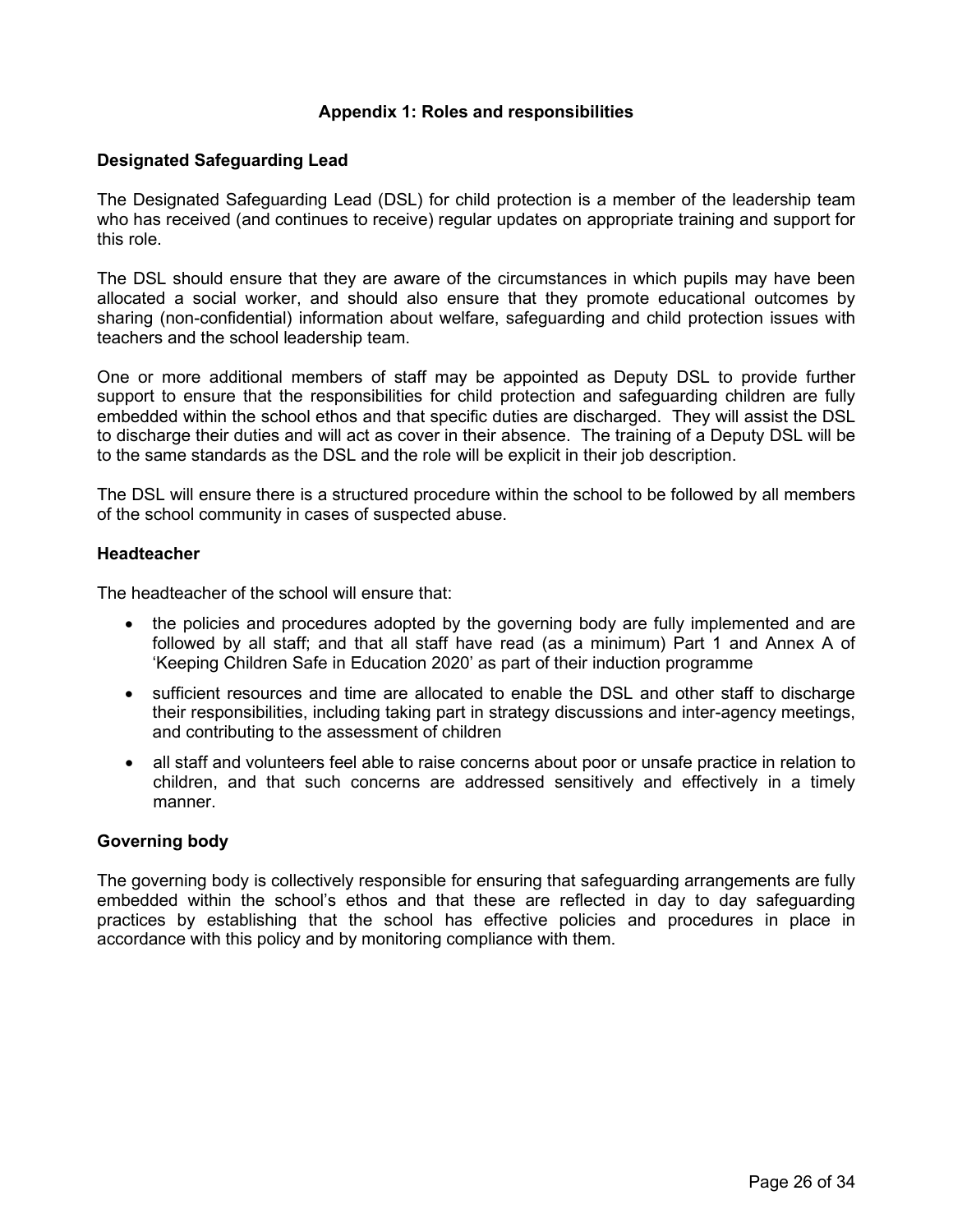#### <span id="page-26-1"></span>**Appendix 2: Records and monitoring**

<span id="page-26-0"></span>Any concerns about a child will be recorded electronically on CPOM's as soon as possible. All records will provide a factual and evidence-based account and there will be accurate recording of any action taken. Any paper records will be signed, dated and, when felt appropriate, annotated as witnessed. Any concerns should be both documented (following school protocol) and reported without delay to the appropriate safeguarding services, or to the child's social worker if already appointed.

Staff should, at all times, exercise extreme caution in regard to performing any sort of physical examination or assessment of a child or young person given the potential for misinterpretation by others. Similarly, at no time should any individual teacher/member of school staff take (or be asked to take) photographic evidence of any injuries or marks to a child's person (as this type of behaviour could lead to the staff member's actions being criticised as inappropriate).

A chronology will be kept on CPOM's which is monitored by the school social worker and Head teacher. Staff, particularly pastoral staff, will record any minor concerns on the chronology and will take responsibility for alerting the designated lead should the number of concerns rise or, in their professional judgement, become significant.

Safeguarding, child protection and welfare concerns will be recorded and kept in a separate secure file known as a 'concern' file (formerly referred to as a child protection file), which will be securely stored and maintained in a separate location from the main pupil file. The main pupil file should have a red C in the top right-hand corner (or a similar and consistent coding) to denote that a separate file is in existence.

Files will be available for external scrutiny by, for example, a regulatory agency or in the event of a serious case review or audit.

#### **Why recording is important**

All staff are encouraged to understand why it is important that recording is comprehensive and accurate. Records will be kept up to date and reviewed regularly by the Designated Safeguarding Lead (DSL) to evidence and support actions taken by staff in discharging their safeguarding responsibilities. Original notes will be retained (and clearly identified as such) as they represent a contemporaneous account. Such records may be important in any criminal proceedings arising from current or historical allegations of abuse or neglect.

The concern file can be active or non-active in terms of monitoring (for instance if a child ceases to be a 'looked after child', or subject to a child protection plan) and the appropriate level of activity can be recorded on the front sheet as a start and end date. If future concerns arise it can be reactivated and indicated as such on the front sheet and on the chronology as new information is added.

If the child moves to another school, the concern file will be sent or taken, as part of the admission/transition arrangements, to the DSL at the new establishment/school.

There will be a timely liaison between each school's DSL to ensure a smooth and safe transition for the child.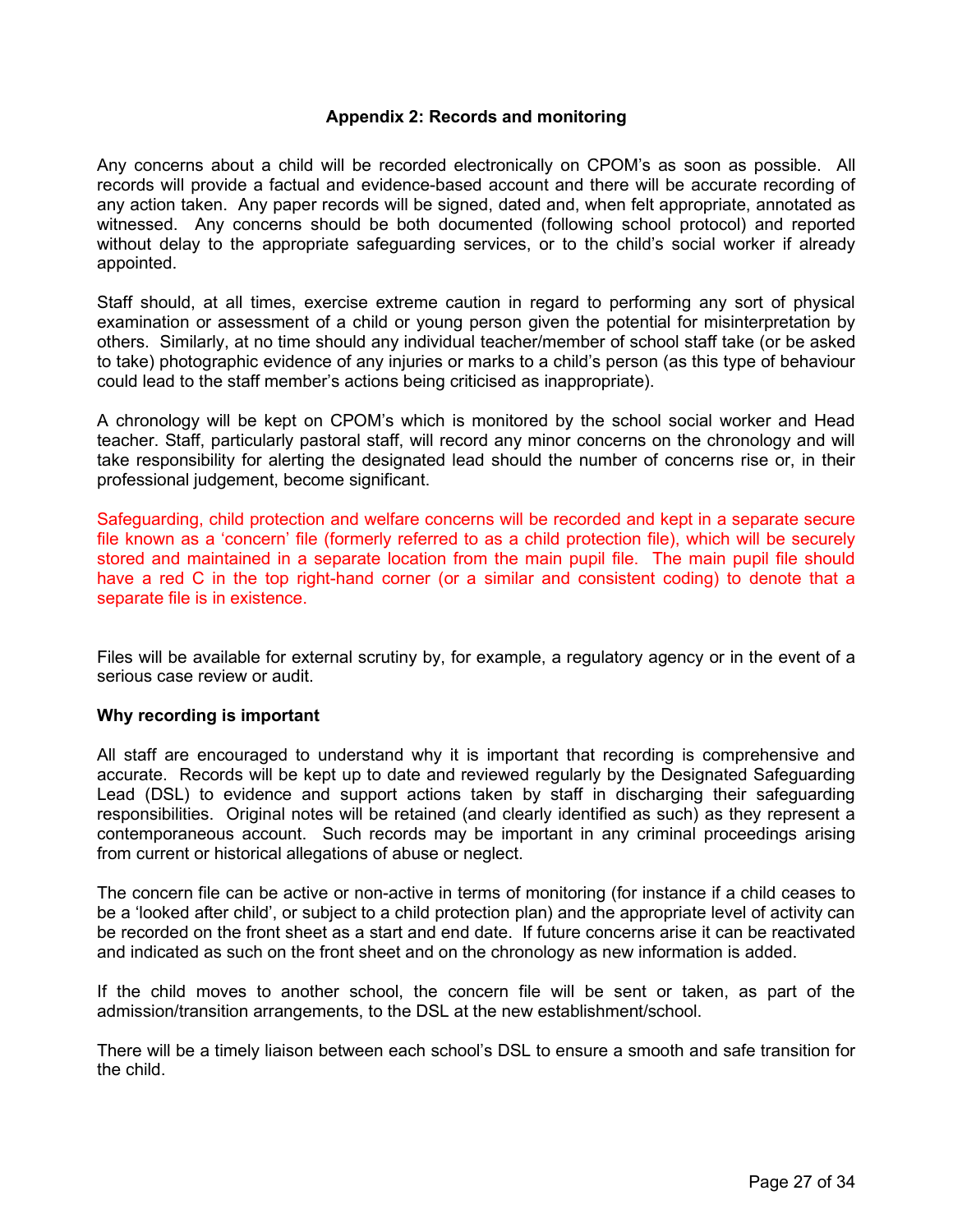# **Recording practice**

Timely and accurate recording will take place when there are any issues regarding a child.

A record of each and every episode/incident/concern/activity relating to that child, including telephone calls to other professionals, needs to be maintained on a chronology kept within the confidential file for that child. This will include any contact from other agencies who may wish to discuss concerns relating to a child. Actions will be agreed between parties and roles and responsibility of each agency will be clarified and outcomes recorded.

More detailed recording on the record of concern will be signed and dated and may include an analysis, taking account of the holistic needs of the child, and any historical information held on the child's file. Support and advice will be sought from social care as appropriate. In this way a picture will emerge which can be of assistance in promoting an evidence-based assessment and in determining any action that may need to be taken.

Such robust practice across child protection and in safeguarding and promoting the welfare of children will assist the school in the early identification of any concerns and may thus prevent future harm.

The DSL will have a systematic means of monitoring children known or thought to be at risk of harm (through the concern file and through an ongoing dialogue with pastoral staff). They will ensure that staff contribute to assessments of need and will support multi-agency plans for those children.

#### **Recording injuries**

When staff notice an injury to a child, they should record the following information in respect of each mark identified (such as red areas, swelling, bruising, cuts, lacerations and wounds, scalds and burns):

- exact site of injury on the body (for instance upper outer arm, left cheek etc)
- size of injury in appropriate centimetres or inches
- approximate shape of injury (for instance round, square or linear etc)
- colour of injury if more than one colour, say so
- is the skin broken?
- is there any swelling at the site of the injury, or elsewhere?
- is there a scab/any blistering/any bleeding?
- is the injury clean or is there grit/fluff etc?
- is mobility restricted as a result of the injury?
- does the site of the injury feel hot?
- does the child feel hot?
- does the child feel pain?
- has the child's body shape changed/are they holding themselves differently?

It is essential that the date and time of the recording are stated as well as the name and designation of the person making the record. Any further (objective) comments may be added as required. Ensure appropriate first aid is provided where required (and that this is recorded).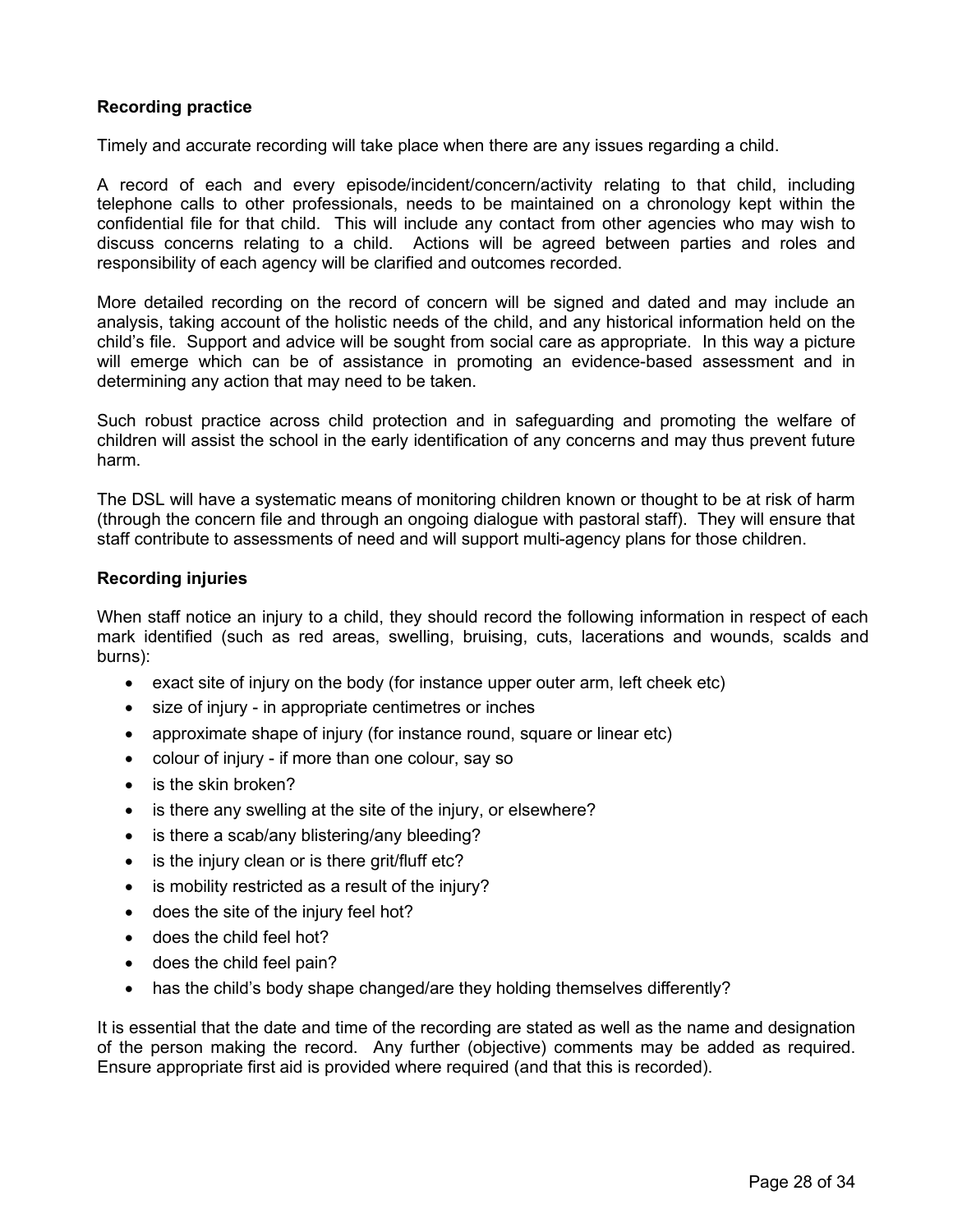# <span id="page-28-1"></span>**Appendix 3: Safeguarding children database (template)**

<span id="page-28-0"></span>

| Name of child | <b>DOB</b> | Form | Home address | Parents/carer<br>contact details | Name of social<br>worker and contact<br>details | Other<br>agencies | Type of plan<br><b>CP/CIN/EHCP</b> | Dates of<br>conferences,<br>reviews and<br>meetings |
|---------------|------------|------|--------------|----------------------------------|-------------------------------------------------|-------------------|------------------------------------|-----------------------------------------------------|
|               |            |      |              |                                  |                                                 |                   |                                    |                                                     |
|               |            |      |              |                                  |                                                 |                   |                                    |                                                     |
|               |            |      |              |                                  |                                                 |                   |                                    |                                                     |
|               |            |      |              |                                  |                                                 |                   |                                    |                                                     |
|               |            |      |              |                                  |                                                 |                   |                                    |                                                     |
|               |            |      |              |                                  |                                                 |                   |                                    |                                                     |
|               |            |      |              |                                  |                                                 |                   |                                    |                                                     |
|               |            |      |              |                                  |                                                 |                   |                                    |                                                     |
|               |            |      |              |                                  |                                                 |                   |                                    |                                                     |
|               |            |      |              |                                  |                                                 |                   |                                    |                                                     |
|               |            |      |              |                                  |                                                 |                   |                                    |                                                     |
|               |            |      |              |                                  |                                                 |                   |                                    |                                                     |
|               |            |      |              |                                  |                                                 |                   |                                    |                                                     |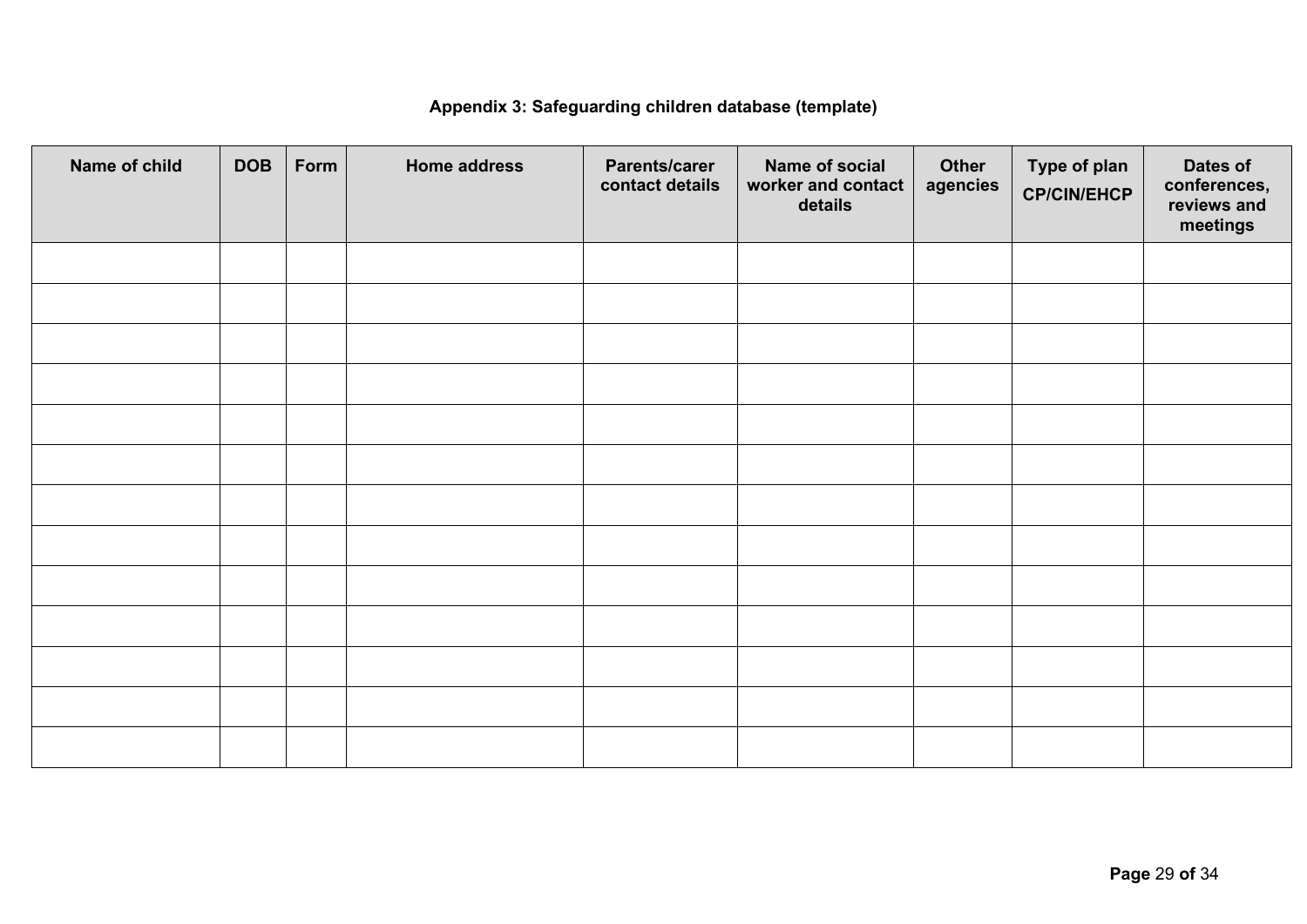**Appendix 4: Action plan – areas for improvement**

Name of Establishment:

Completed by: Date:

<span id="page-29-1"></span>

<span id="page-29-0"></span>

| <b>Safeguarding area</b> | Safeguarding<br>requirement | <b>Response</b> | <b>Action taken</b> | By whom | <b>Timeline</b> |
|--------------------------|-----------------------------|-----------------|---------------------|---------|-----------------|
|                          |                             |                 |                     |         |                 |
|                          |                             |                 |                     |         |                 |
|                          |                             |                 |                     |         |                 |
|                          |                             |                 |                     |         |                 |
|                          |                             |                 |                     |         |                 |
|                          | $\blacksquare$              |                 |                     |         |                 |
|                          |                             |                 |                     |         |                 |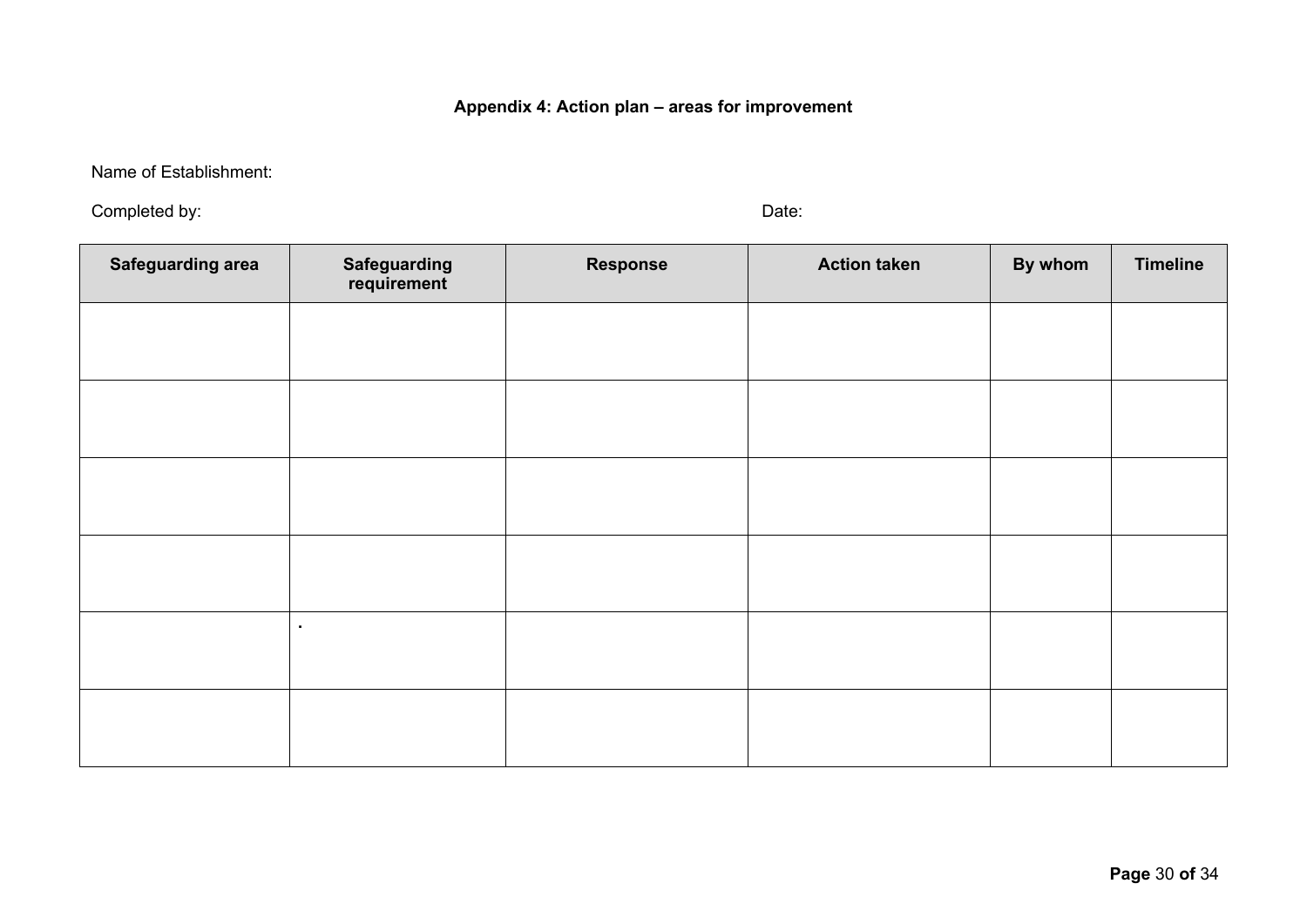# <span id="page-30-1"></span>**Appendix 5: Auditing of pupil records**

#### <span id="page-30-0"></span>**Auditing the school's record keeping**

**Background**: The audit may be undertaken by the Headteacher, Deputy Headteacher, Designated Safeguarding Lead or lead governor for safeguarding (or by any combination of these individuals).

**Purpose**: The aim of such an audit is to ensure that appropriate record keeping for 'children of concern' is maintained.

**Sample**: This may be at least one file from each year group on a yearly basis.

**Confidentiality**: Material in pupil files is often of a very sensitive nature and the highest standards of confidentiality are to be maintained by anyone reading these files.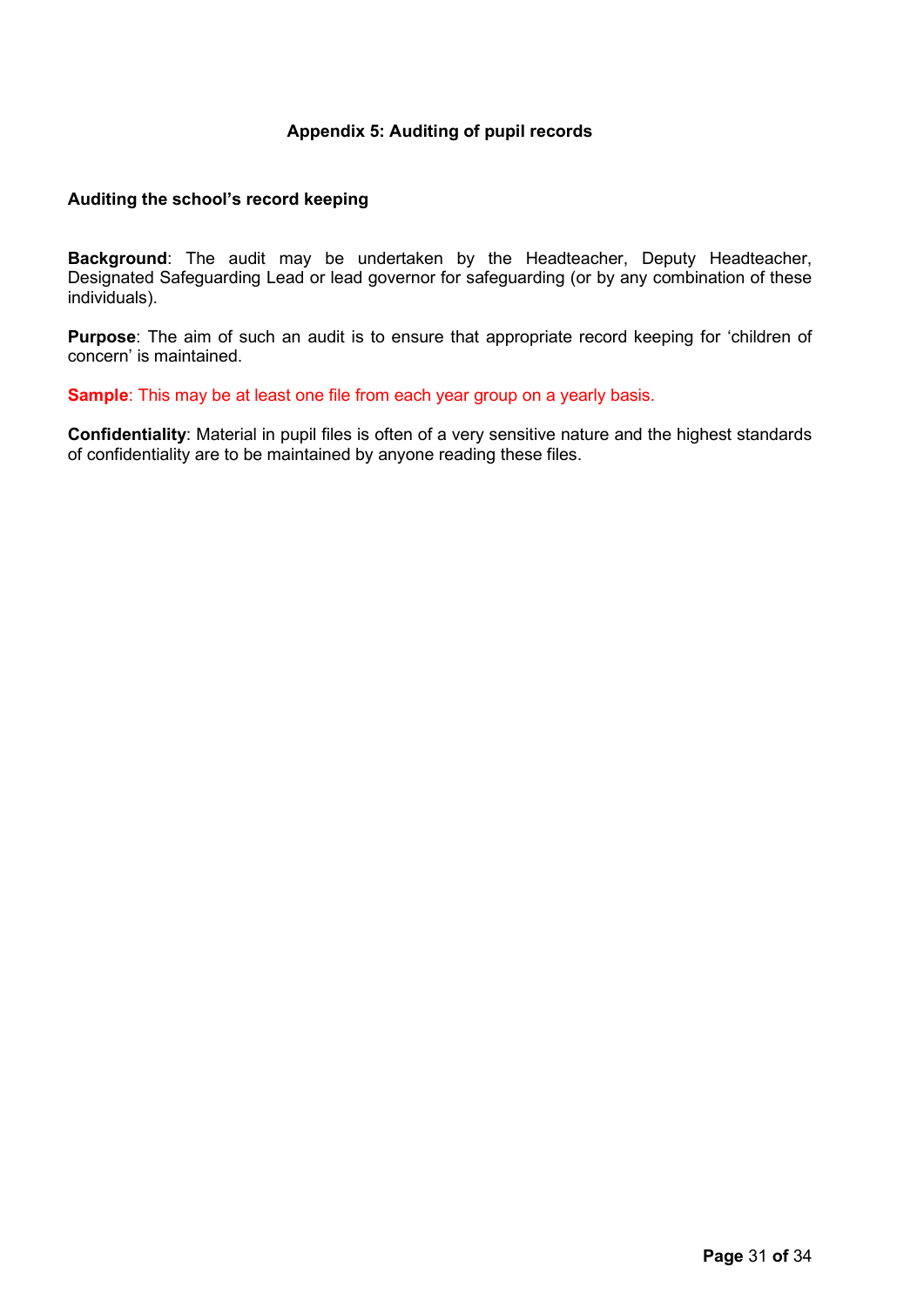# <span id="page-31-1"></span>**Appendix 6: Checklist for pupil records**

<span id="page-31-0"></span>To guide an audit of 'concern files' this checklist will help to identify key issues.

|                                                                                                                                                                                                                                                                                                | Yes/No | Follow up action/further information |
|------------------------------------------------------------------------------------------------------------------------------------------------------------------------------------------------------------------------------------------------------------------------------------------------|--------|--------------------------------------|
| Is there a clear marker on the child's main pupil<br>record to indicate that a concern file is also held?<br>(We recommend that a clear red C is written on<br>the top right-hand corner of the main file. This<br>alerts any member of staff to the existence of a<br>separate concern file.) |        |                                      |
| Has all confidential information transferred from<br>the main pupil file to the concern file when it was<br>opened? (Check there are no confidential<br>documents still sitting in the main file.)                                                                                             |        |                                      |
| Does the concern file have an up-to-date and<br>accurate 'Front Sheet' giving basic factual<br>information about the child and family?                                                                                                                                                         |        |                                      |
| Does the file have a brief running chronology of<br>events/concerns? (This chronology would<br>normally be begun in the child's main pupil file<br>and then transferred when the threshold for<br>concern is reached and a 'concern file' is<br>opened.)                                       |        |                                      |
| Is every entry in the file timed and dated and does<br>it bear the name and signature of the person who<br>wrote the entry?                                                                                                                                                                    |        |                                      |
| Have staff made use of the 'logging a concern'<br>template or a similar school template to help them<br>record issues?                                                                                                                                                                         |        |                                      |
| Where applicable, have any original<br>contemporaneous notes been kept, in addition to<br>later more formal records?                                                                                                                                                                           |        |                                      |
| Have telephone calls and discussions with other<br>agencies (police, health, social care) been<br>recorded and is it clear from these notes what<br>action is to be taken and by whom?                                                                                                         |        |                                      |
| Is there evidence that the school's Designated<br>Safeguarding Lead (DSL) has reviewed the file<br>and discussed the child with relevant staff?                                                                                                                                                |        |                                      |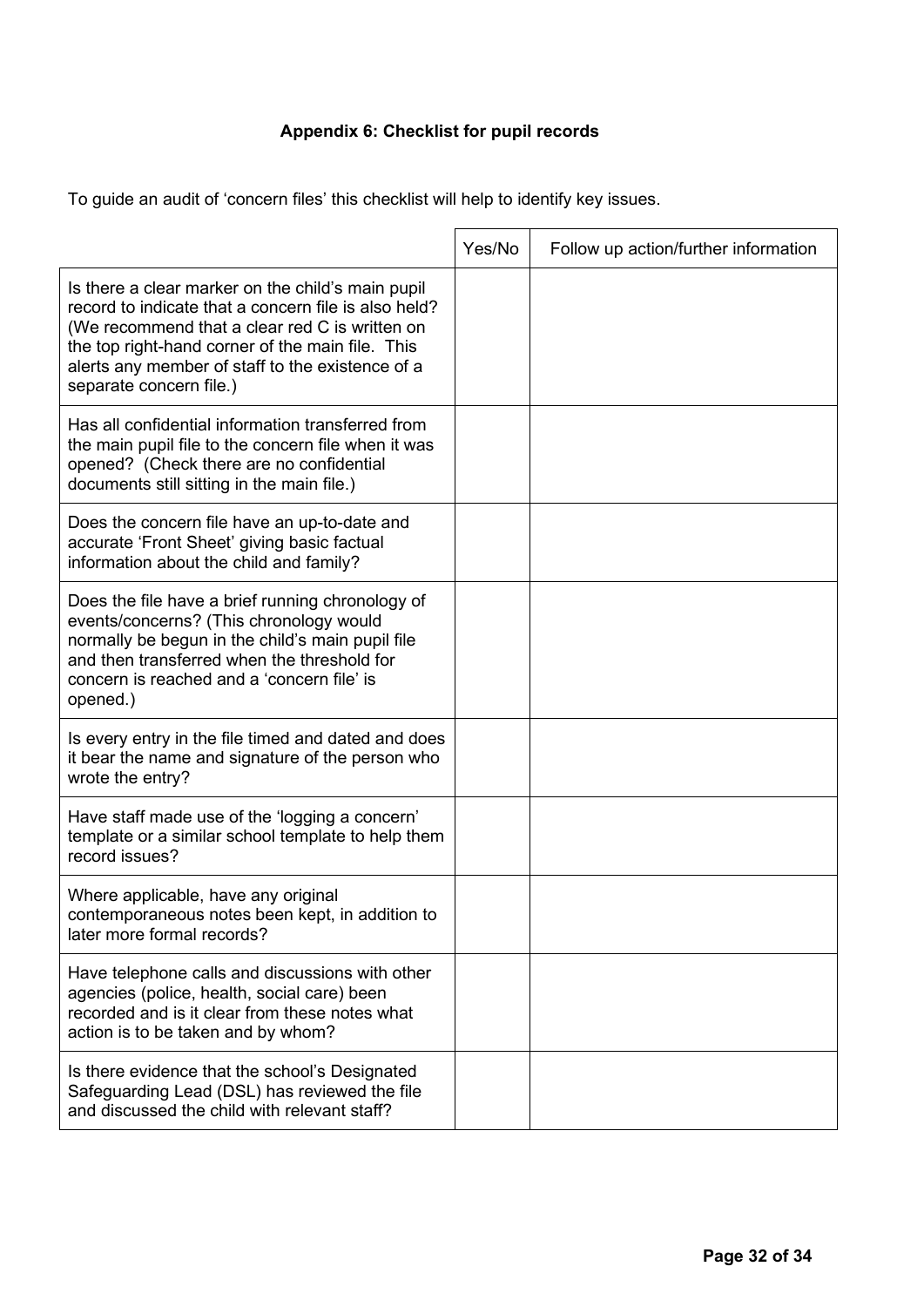<span id="page-32-0"></span>

|                                                                                                                                                                                                                                                                                                                              | Yes/No | Follow up action/further information |
|------------------------------------------------------------------------------------------------------------------------------------------------------------------------------------------------------------------------------------------------------------------------------------------------------------------------------|--------|--------------------------------------|
| Is there evidence that school staff have weighed<br>up the information they have about a child of<br>concern, discussed it appropriately with others<br>and then taken appropriate action such as<br>sharing information with another agency, or<br>referral to another agency? Have these actions<br>been followed through? |        |                                      |
| If meetings relating to the child and their family<br>have been called did school:                                                                                                                                                                                                                                           |        |                                      |
| send a report if requested?<br>i.<br>send a representative?<br>ii.<br>iii.<br>receive minutes of the meeting?<br>complete any actions they were assigned<br>İV.<br>by the meeting?<br>ensure that other key people in school<br>v.<br>were aware of any important issues?                                                    |        |                                      |
| If injuries to the child have been noted by school,<br>are the records clear?                                                                                                                                                                                                                                                |        |                                      |
| Moving between schools can be a time of risk as<br>children may be leaving a school where they and<br>their family are known well, to attend one where<br>they may not be known.                                                                                                                                             |        |                                      |
| It would be wise to include in the audit a<br>consideration of a child who has 'moved in'<br>recently and one who has 'moved out'.                                                                                                                                                                                           |        |                                      |
| i) If the pupil concerned has transferred in from<br>another school is there evidence that the DSL<br>from this school and previous school discussed<br>the pupil at transfer and that a note was made of<br>that discussion?                                                                                                |        |                                      |
| ii) For a pupil of concern who moved out recently<br>did the DSL make contact with the new DSL at<br>the new school? Is there a note to that effect?<br>Was the pupil's concern file delivered to the new<br>school? Is there evidence that the file was<br>received?                                                        |        |                                      |